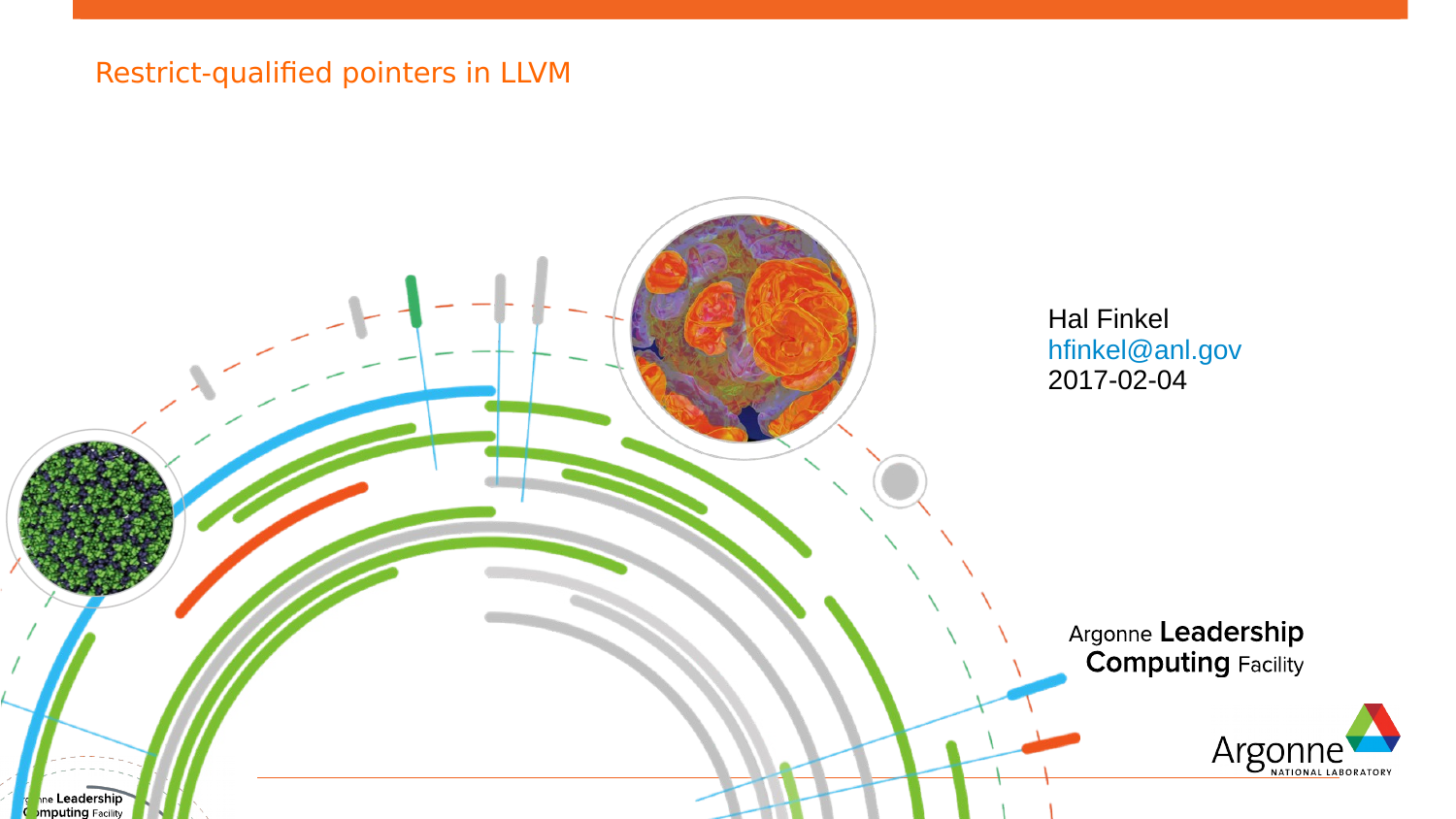

restrict means: Within the scope of the restrict-qualified variable, memory accessed through that pointer, or any pointer based on it, is not accessed through any pointer not based on it.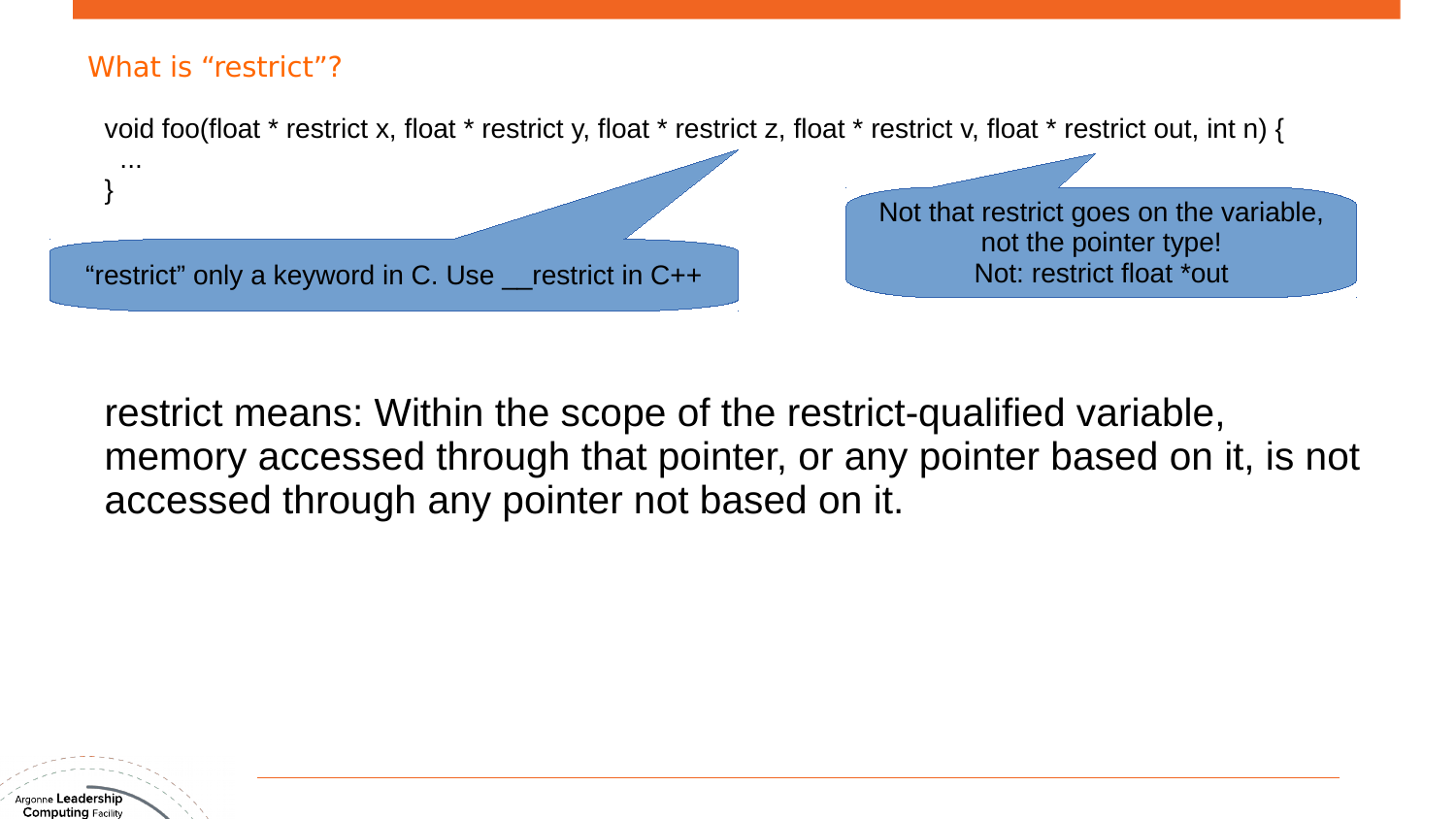#### "based on" and Capturing

In C99, the definition of "based on" for pointers is completely general.

```
void foo(char *restrict p) {
uintptr_t x = 0;
uintptr_t y = (uintptr_t)p;
for (int i = 0; i < 8*sizeof(char*); ++i, x \ll 1) {
int bit = (y \geq (8 \times 5 \cdot 2 \cdot \text{cot}( \text{char}^*) - 1)) & 1;
x == bit ? 1 : 0;}
char *q = (char*)x;// q is "based on" p.
}
```
This makes the compiler's job of figuring out which pointers in a function are allowed to alias with the restricted pointer difficult in mostly-non-useful ways.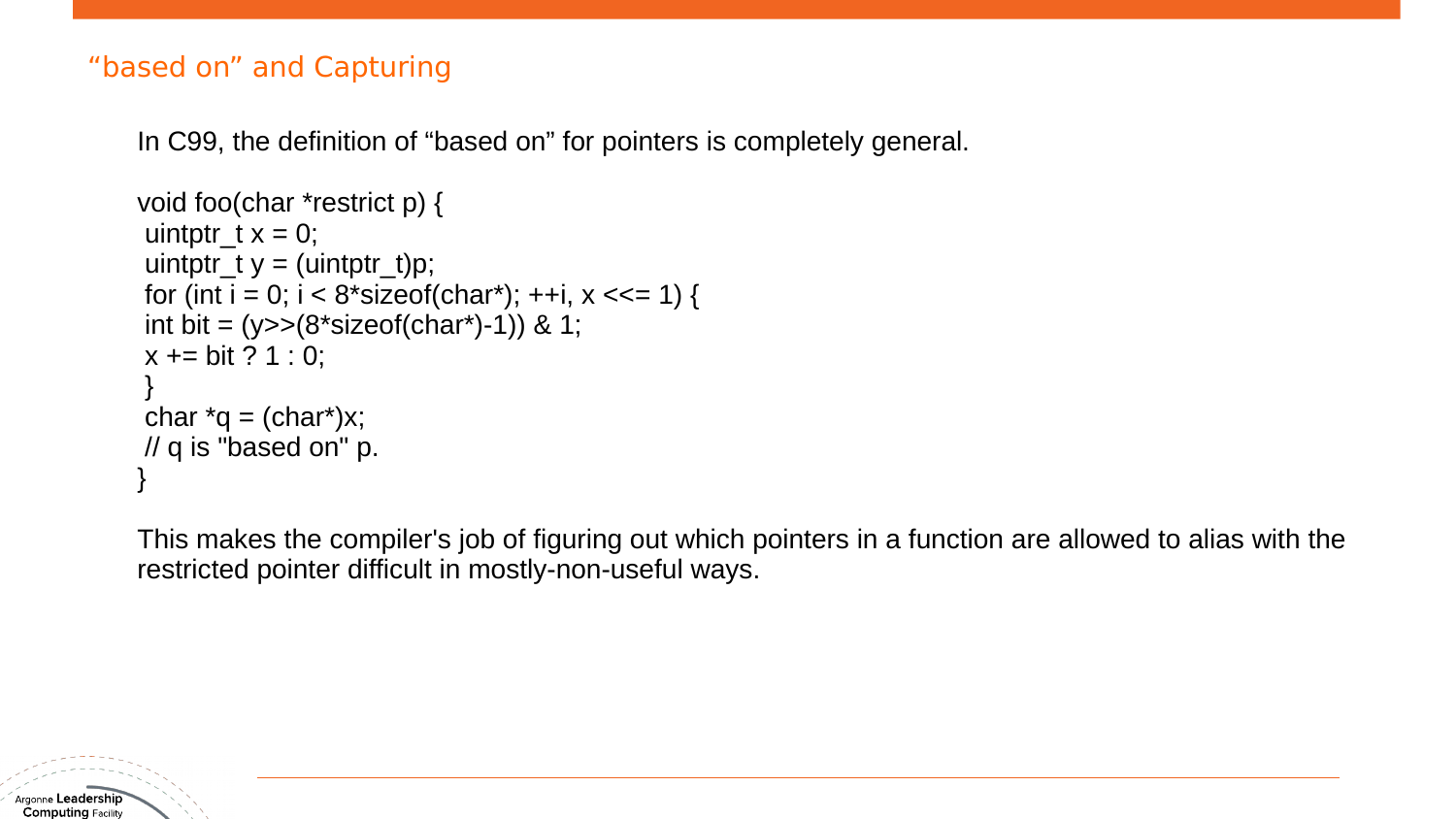#### "based on" and Capturing

Pointer capturing, the root of all evil...

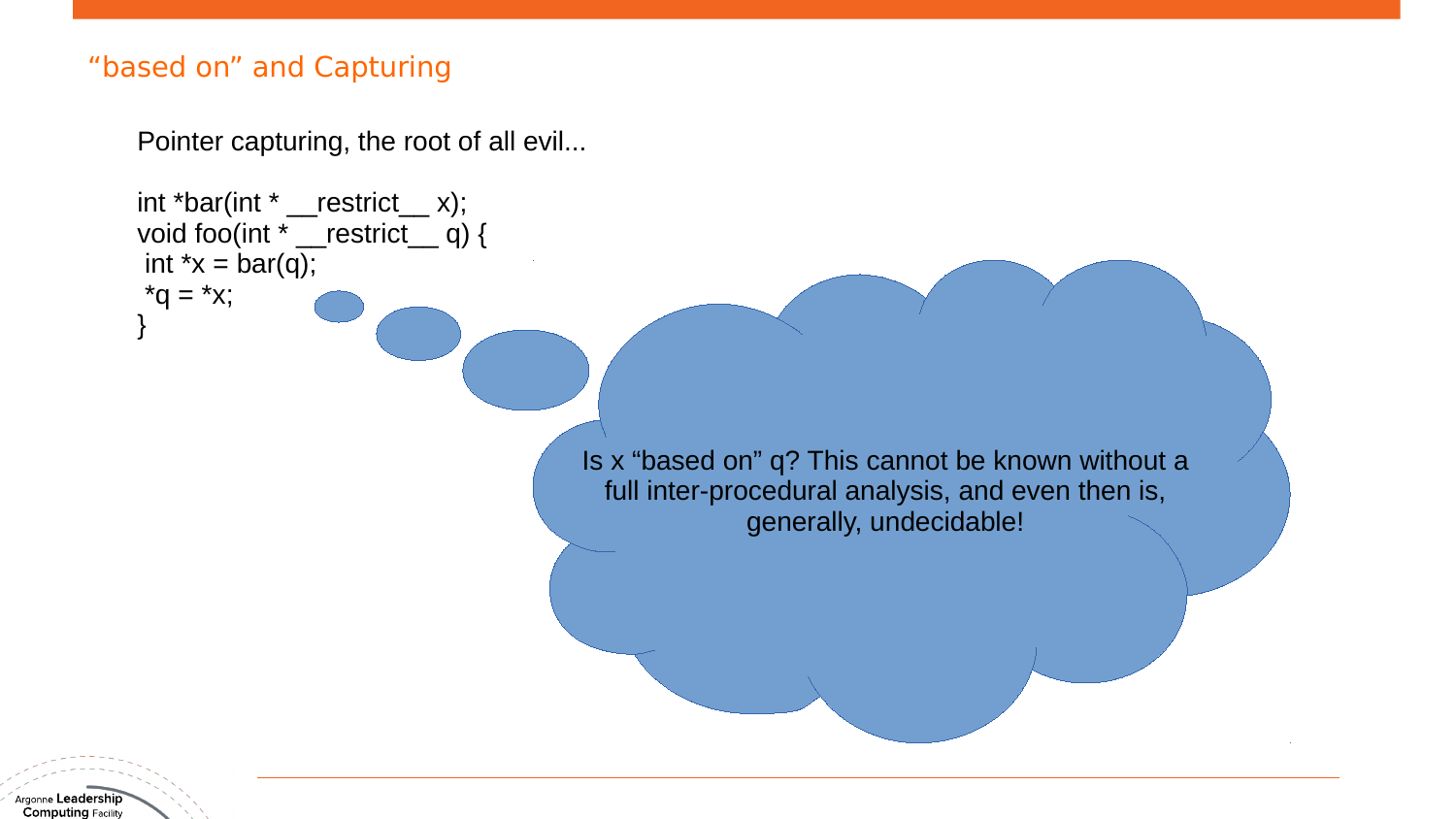#### A common misconception...

Code from the LCALS 1.0.2 benchmark (https://codesign.llnl.gov/LCALS.php):

```
 const Real_type& operator [] (Index_type i) const
 {
   return( (const Real_type* __restrict _) dptr)[i];
 }
                                According to the specification this doesn't mean anything
                                       (because the restrict is not on a declaration
                                                   of a pointer variable).
```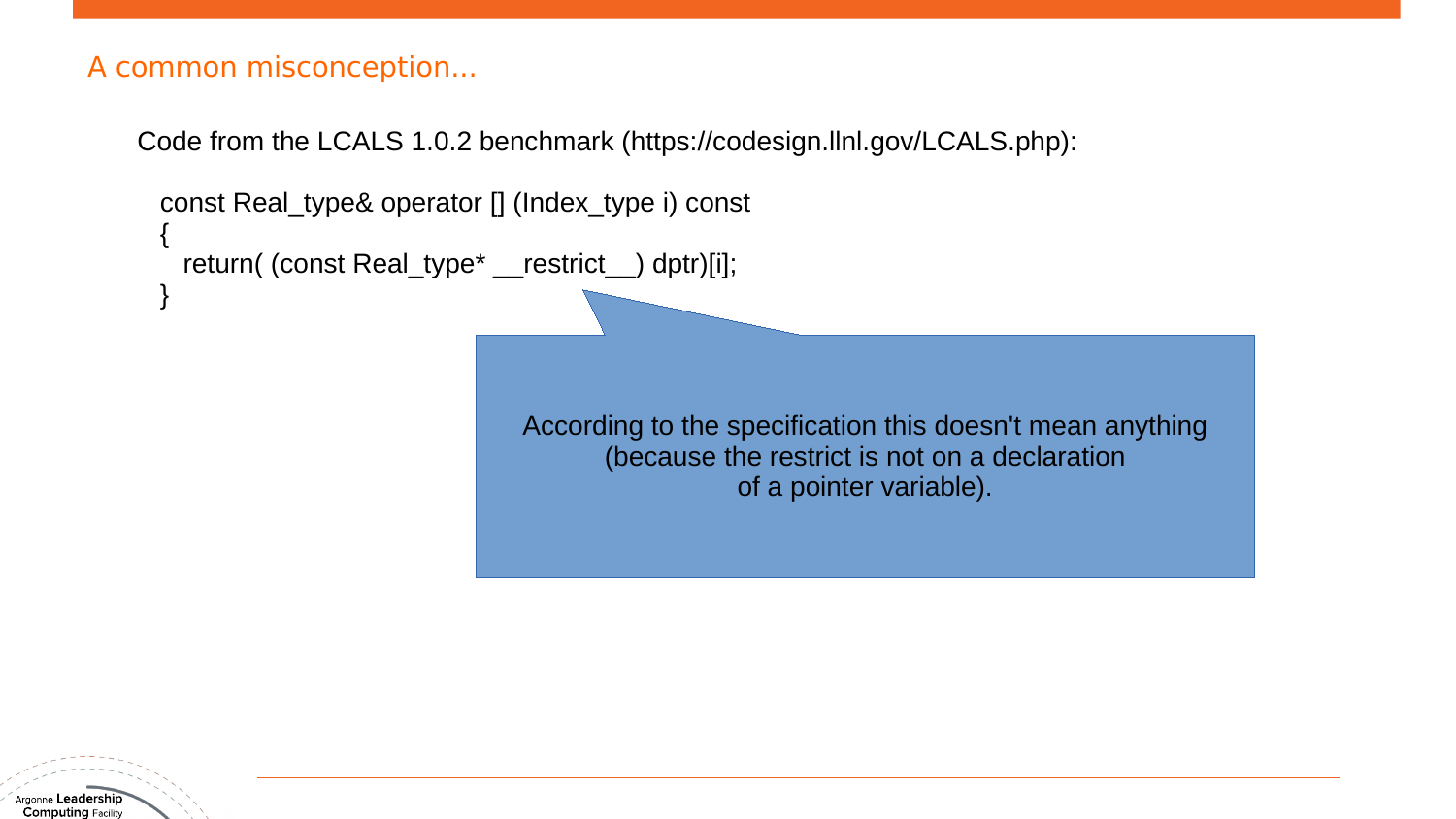#### Background: Intrinsics

Intrinsics are "internal" functions with semantics defined directly by LLVM. LLVM has both targetindependent and target-specific intrinsics.

define void @test6(i8 \*%P) { call void @llvm.memcpy.p0i8.p0i8.i64(i8\* %P, i8\* %P, i64 8, i32 4, i1 false) ret void } LLVM itself defines the meaning of this call (and the MemCpyOpt transformation will remove this one because it has no effect)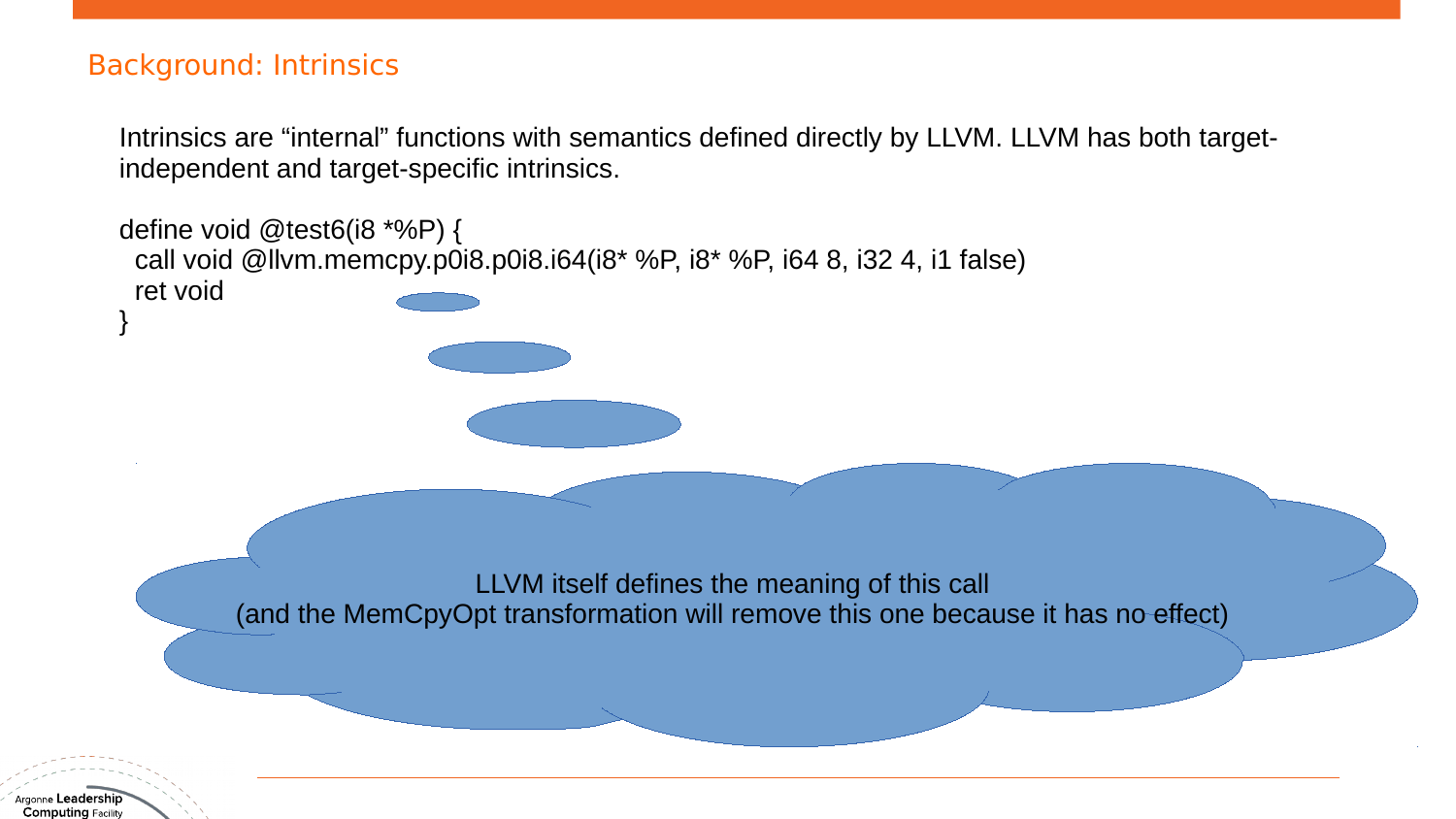#### Background: Attributes

ret i32 undef

}

define i32 @foo(%struct.x\* byval %a) nounwind {

Properties of functions, function parameters and function return values that are part of the function definition and/or callsite itself.

The object pointed to by %a is passed "by value" (a copy is made for use by the callee). This is indicated by the "byval" attribute, which cannot generally be discarded.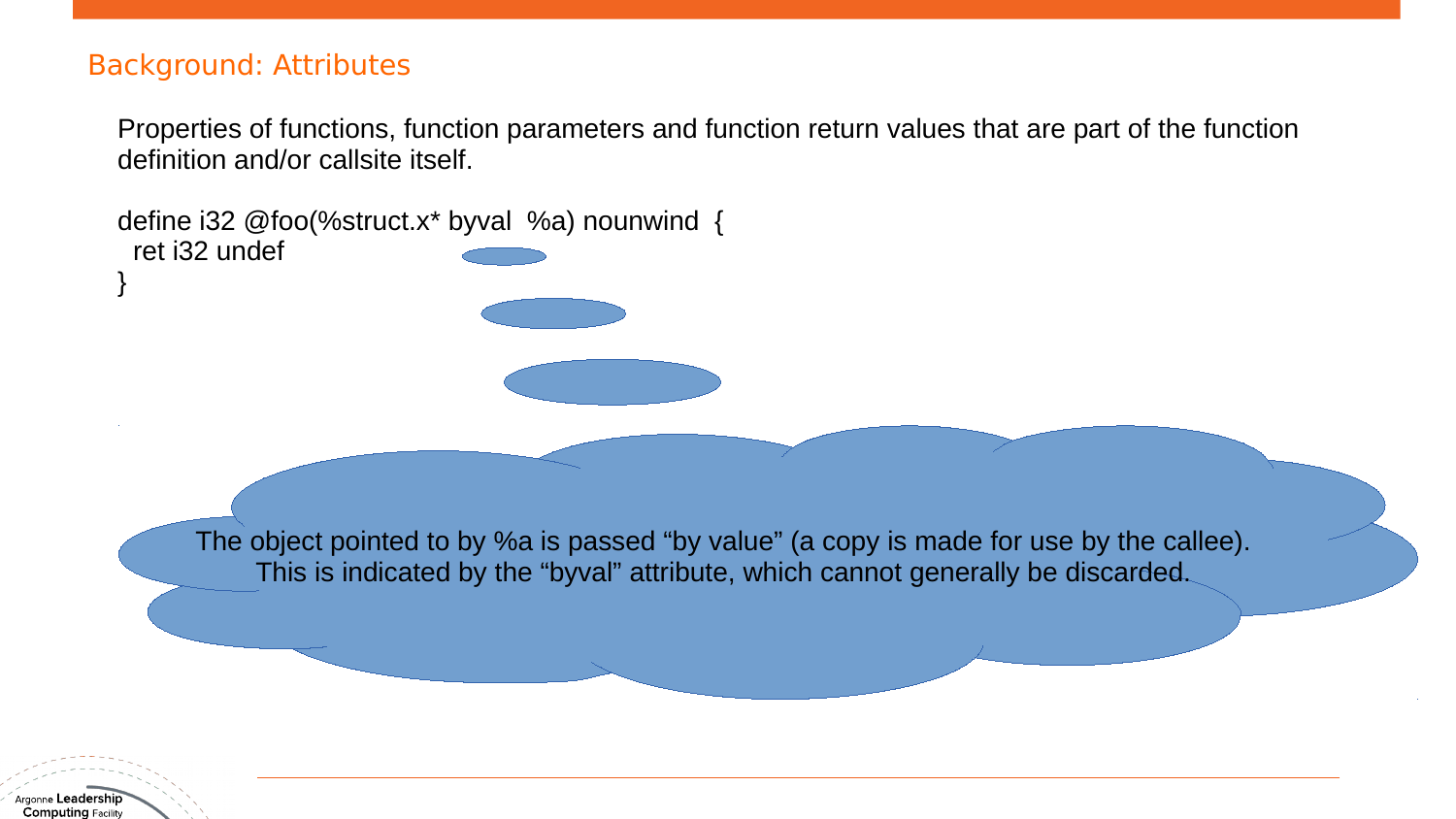#### Background: Metadata

Metadata represents optional information about an instruction (or module) that can be discarded without affecting correctness.

```
define zeroext i1 @_Z3fooPb(i8* nocapture %x) {
entry:
 %a = load i8* %x, align 1, !range !0
 % b = and i8 %a, 1
 %tobool = icmp ne i8 %b, 0
  ret i1 %tobool
}
10 = 1{i8 0, i8 2}
                                                   Range metadata provides the optimizer with
                                                    additional information on a loaded value.
                                                               %a here is 0 or 1.
```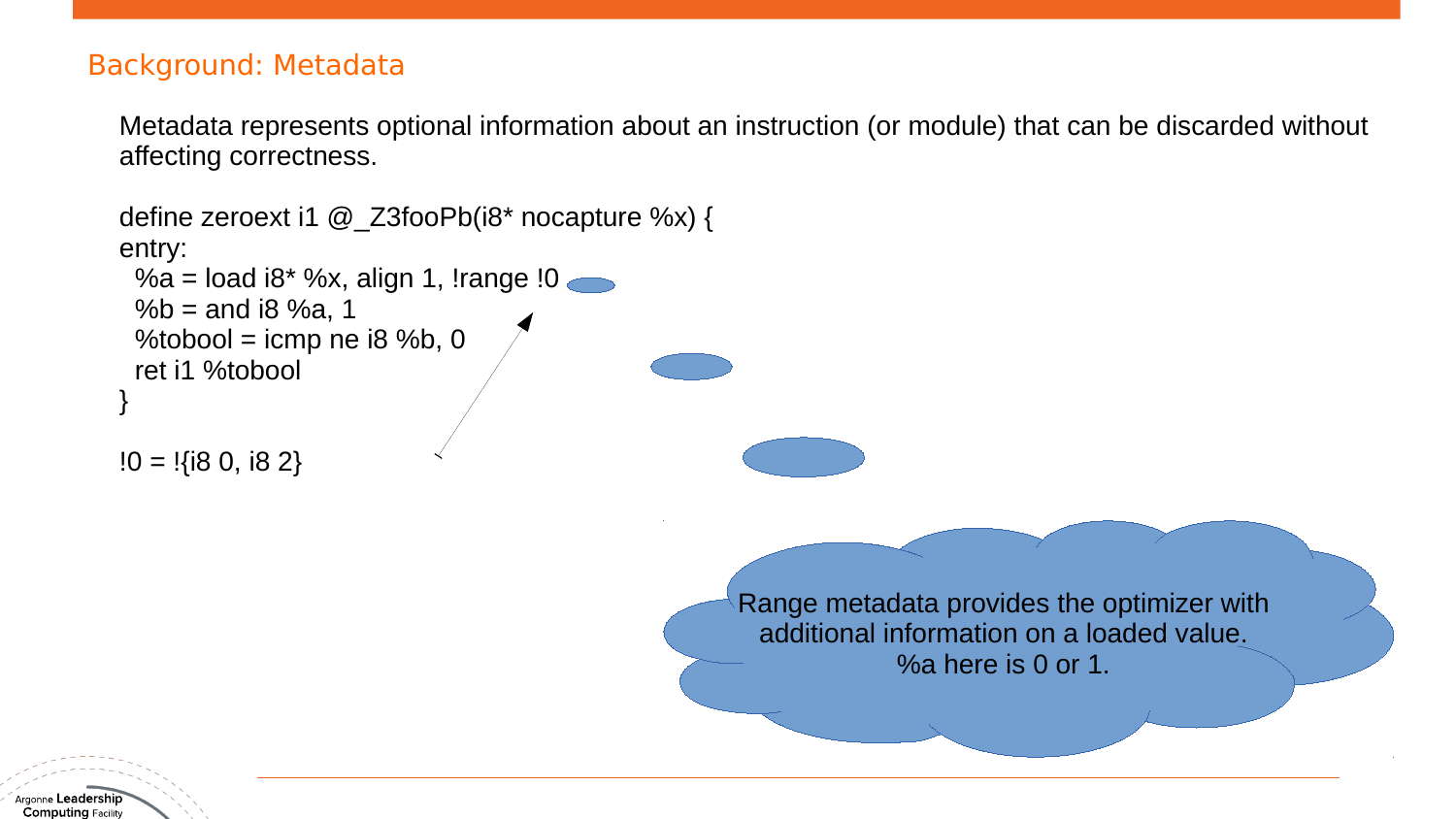#### A note on expense

In what follows, we'll review these new

- **Attributes** (essentially free, use whenever you can)
- **Metadata** (comes at some cost: processing lots of metadata can slow down the optimizer)
- **Intrinsics** (intrinsics like @llvm.assume introduce extra instructions

and value uses which, while providing potentially-valuable

information, can also inhibit transformations: use judicially!)



We now also have "operand bundles", which are like metadata for calls, but it is illegal to drop them... call void  $\mathcal{Q}$ y() [ "deopt"(i32 10), "unknown"(i8\* null) ]

> (for example, used for implementing deoptimization) These are essentially free, like attributes, but can block certain optimizations!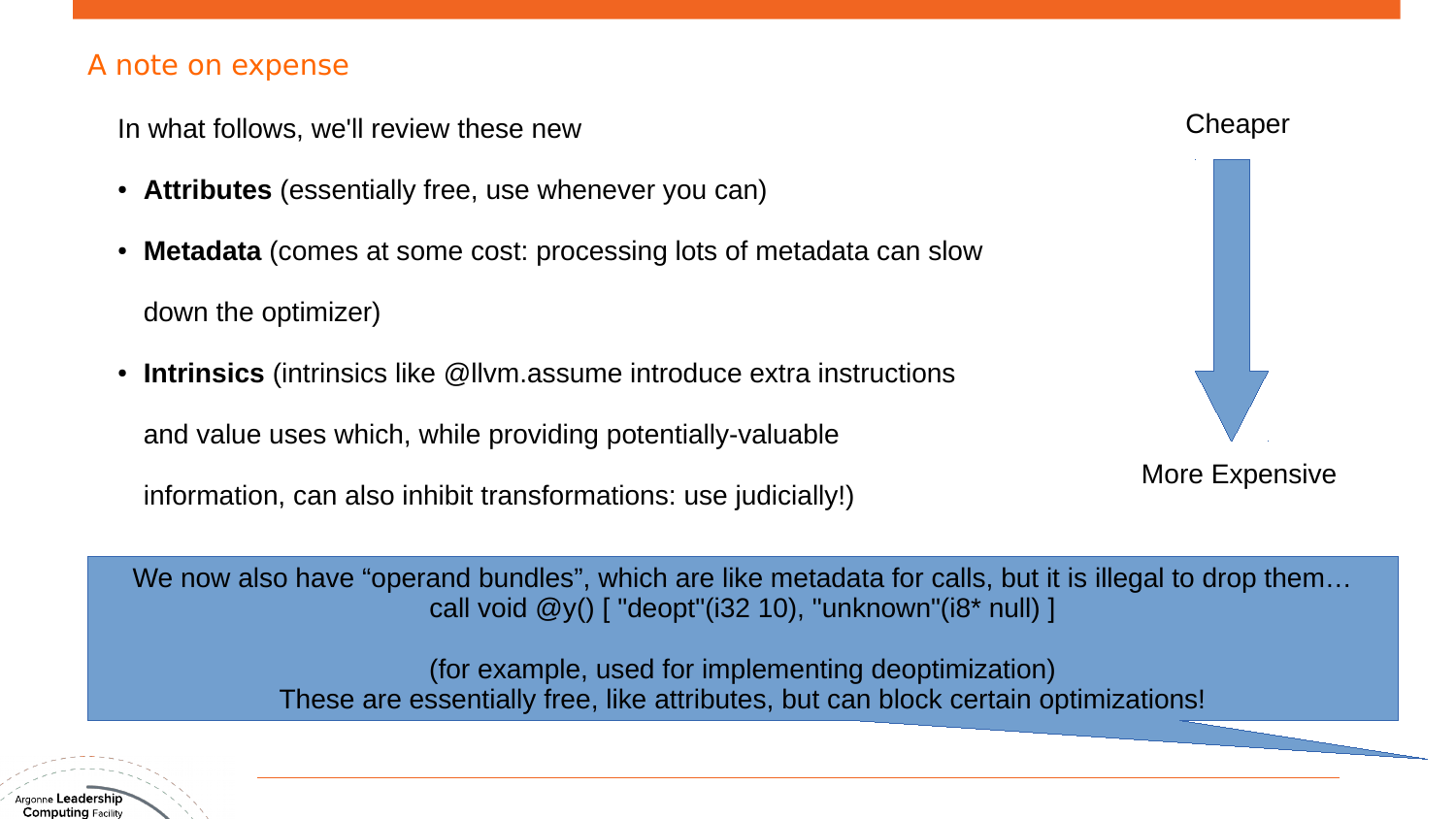#### !alias.scope and !noalias Metadata

An alias scope is an (id, domain), and a domain is just an id. Both !alias.scope and !noalias take a list of scopes.

 ; Two scope domains:  $!0 =$  distinct  $!$ {  $!0$ }  $!1 =$  distinct  $!\{ 1\}$ 

 ; Some scopes in these domains:  $!2$  = distinct  $!\{ 12, 10 \}$  $!3$  = distinct  $!\{ 13, 10 \}$  $!4 =$  distinct  $!\{ 4, 11 \}$ 

 ; Some scope lists:  $!5 = !{ !4} ; A$  list containing only scope  $!4$  $!6 = 1$ [  $!4$ ,  $!3$ ,  $!2$ ]  $!7 = !{ !}3$ 

 ; These two instructions don't alias:  $%0 =$  load float\* %c, align 4, !alias.scope !5 store float %0, float\* %arrayidx.i, align 4, !noalias !5

 ; These two instructions also don't alias (for domain !1, the ; set of scopes in the !alias.scope equals that in the !noalias ; list):

 $%2 =$  load float\* %c, align 4, !alias.scope !5 store float %2, float\* %arrayidx.i2, align 4, !noalias !6

 ; These two instructions don't alias (for domain !0, the set of ; scopes in the !noalias list is not a superset of, or equal to, ; the scopes in the ; !alias.scope list):

 $%2 =$  load float\* %c, align 4, !alias.scope !6 store float %0, float\* %arrayidx.i, align 4, !noalias !7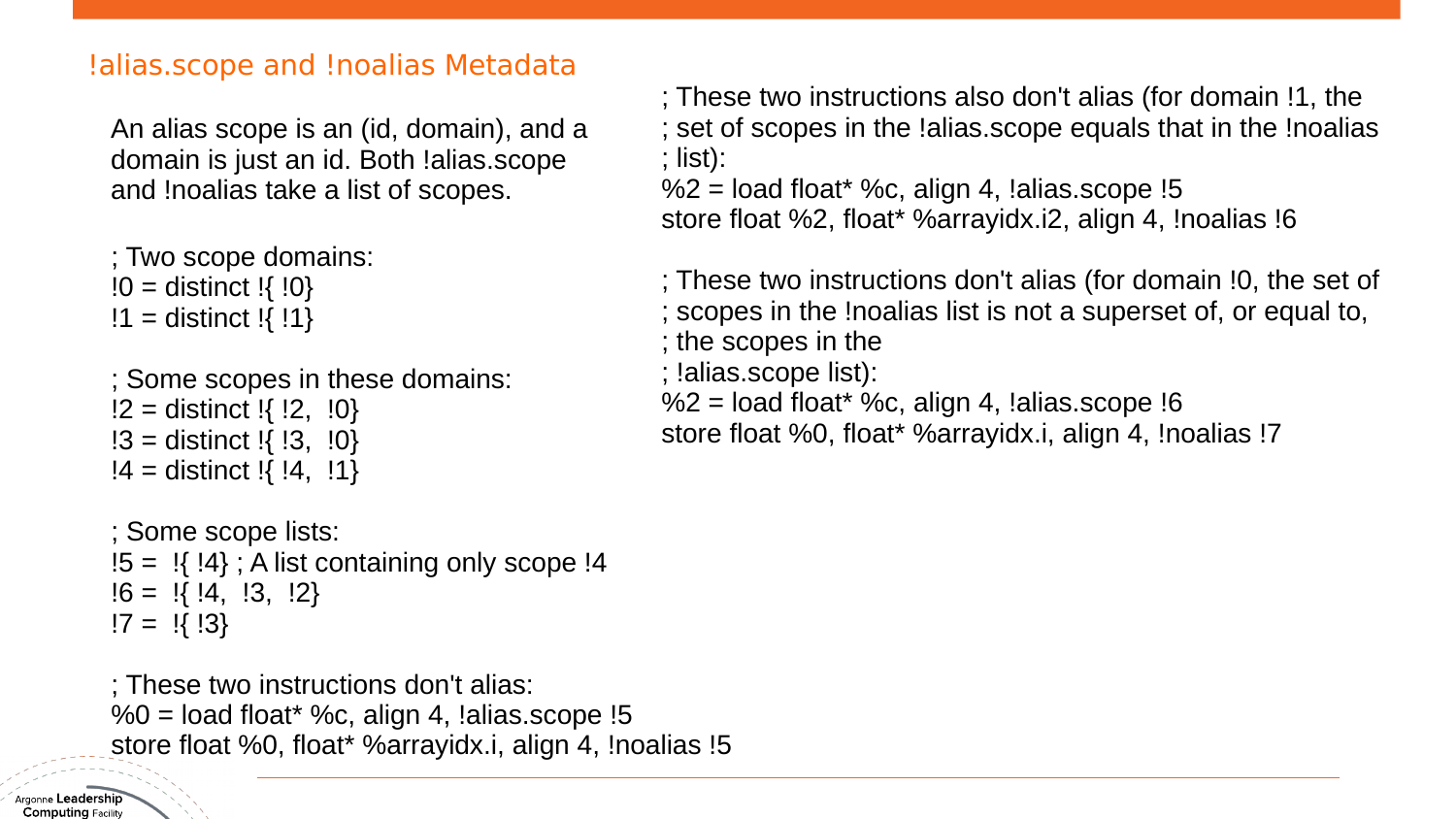#### From restrict to !alias.scope and !noalias

An example: Preserving noalias (restrict in C) when inlining:

void foo(double \* restrict a, double \* restrict b, double \*c, int i) { double  $*x = i$  ? a : b;

The actual scheme also checks for capturing (because the pointer "based on" relationship can flow through captured variables)



The need for domains comes from making the scheme composable: When a function with noalias arguments, that has !alias.scope/!noalias metadata from an inlined callee, is itself inlined.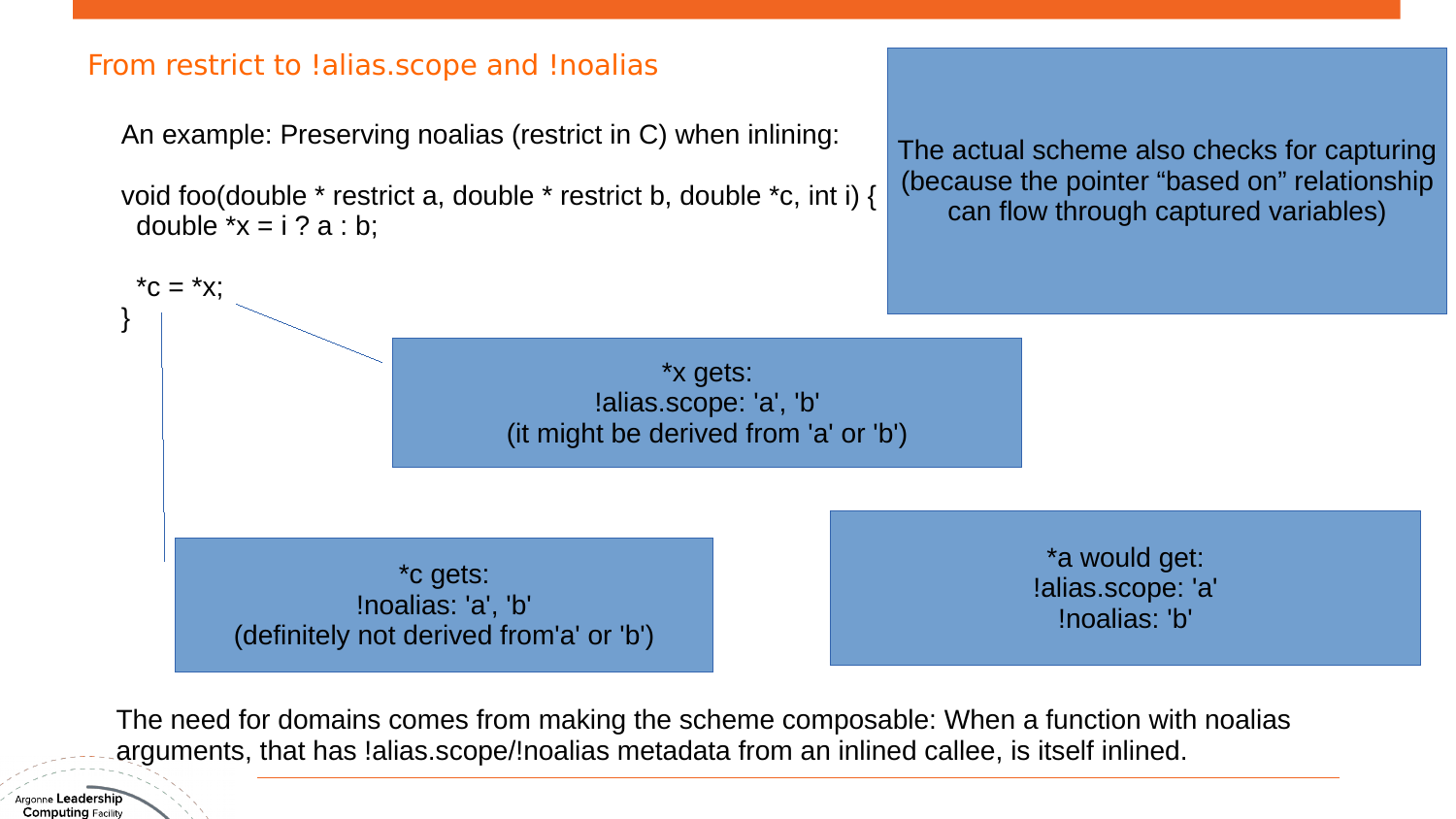#### But, alas, there is a "bug"...

The current scheme cannot differentiate between the two situations:

```
void foo(float * restrict a, float * restrict b) {
 for (int i = 0; i < 1600; ++i)
  a[i] = b[i] + 1;}
```
and:

```
void inner(float * restrict a, float * restrict b) {
 *a = *b + 1;
}
void foo(float * a, float * b) {
 for (int i = 0; i < 1600; ++i)
  inner(a+i, b+i);}
```
To make the behavior truly correct (i.e. usable from the vectorizer and other loop transformations needing cross-iteration dependence information), we need to use a scheme that can contain dominance information...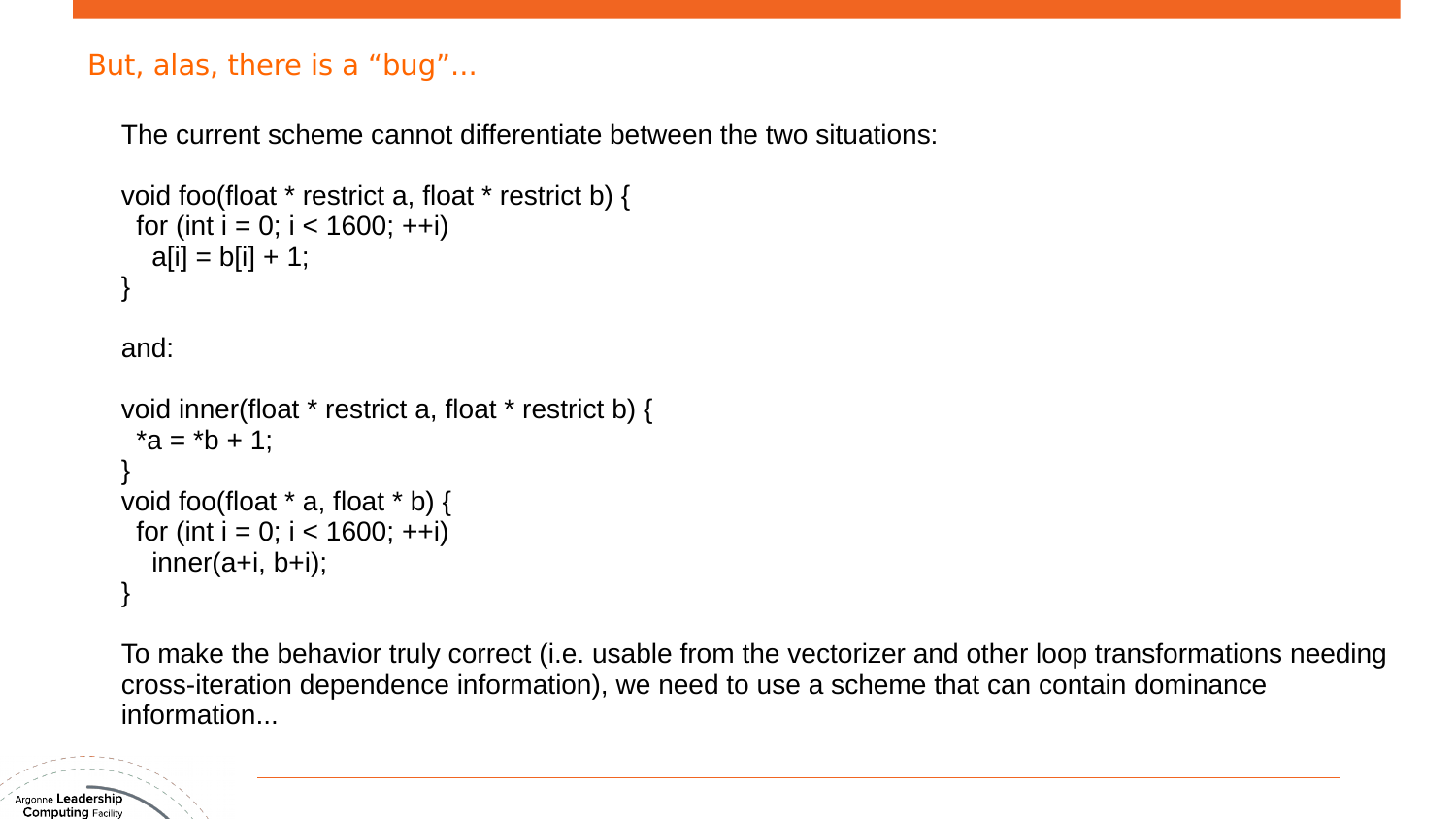#### A requirement:

```
Note that we need to represent:
```

```
void foo(T * restrict x, T * restrict y) {
 for (int i = 0; i < 1600; ++i)
  x[2+i+1] = y[2+i] + 1;}
```
after being inlined from the call:

foo(q, q)

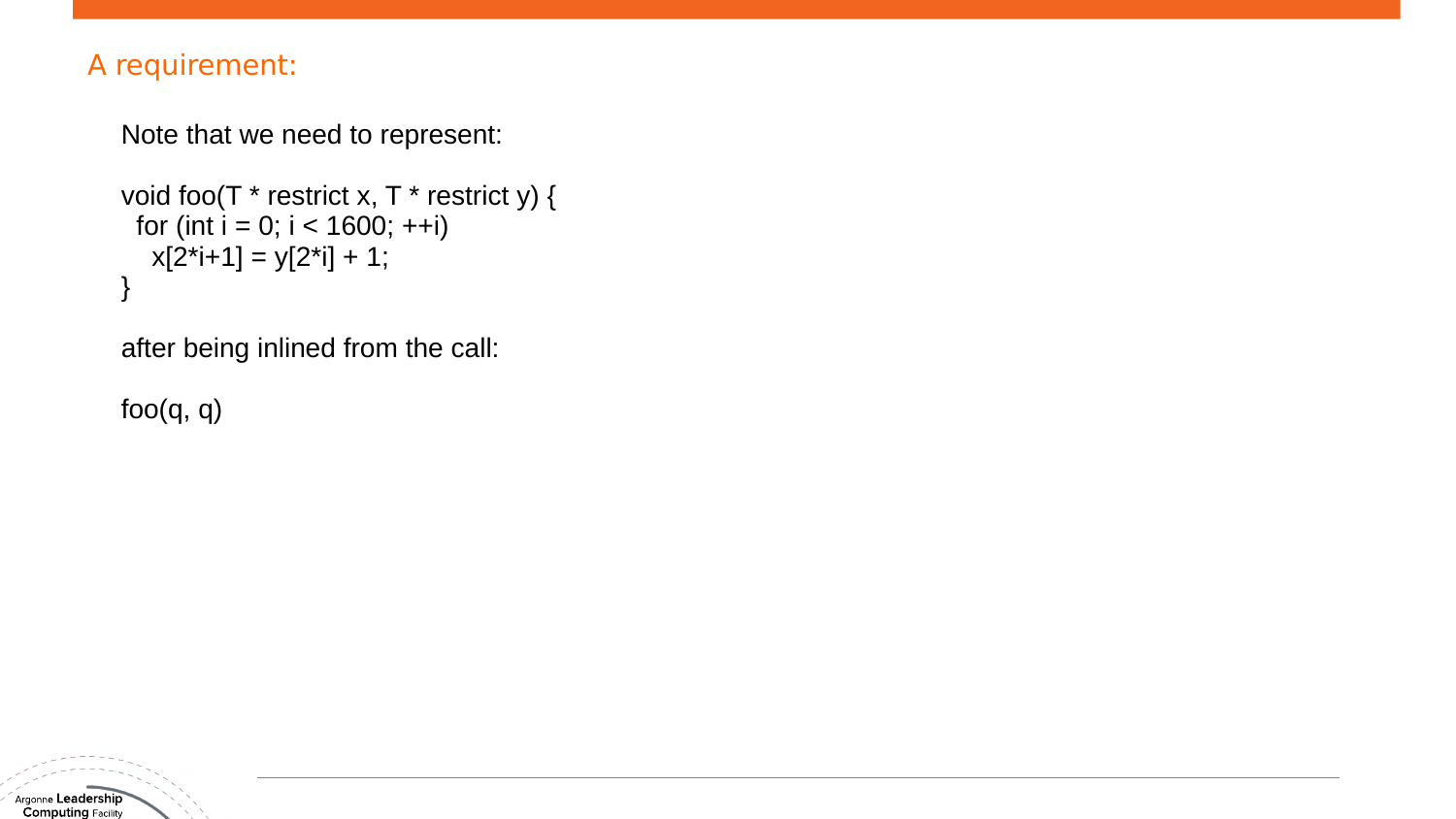#### A @llvm.noalias intrinsic

declare <type>\* @llvm.noalias.p<address space><type>(<type>\* %ptr, metadata %scopes)

How does this work? This...

declare void @hey() #1

define void @hello(i8\* noalias nocapture %a, i8\* noalias nocapture readonly %c, i8\* nocapture %b) #1 { entry:

```
 %l = alloca i8, i32 512, align 1
```

```
 call void @llvm.memcpy.p0i8.p0i8.i64(i8* %a, i8* %b, i64 16, i32 16, i1 0)
 call void @llvm.memcpy.p0i8.p0i8.i64(i8* %b, i8* %c, i64 16, i32 16, i1 0)
 call void @llvm.memcpy.p0i8.p0i8.i64(i8* %a, i8* %c, i64 16, i32 16, i1 0)
 call void @hey()
 call void @llvm.memcpy.p0i8.p0i8.i64(i8* %l, i8* %c, i64 16, i32 16, i1 0)
 ret void
```
define void @foo(i8\* nocapture %a, i8\* nocapture readonly %c, i8\* nocapture %b) #1 { entry:

```
tail call void @hello(18* %a, 18* %c, 18* %b)
 ret void
```
Argonne Leadership  $\mathsf{Computing}$  Facility

}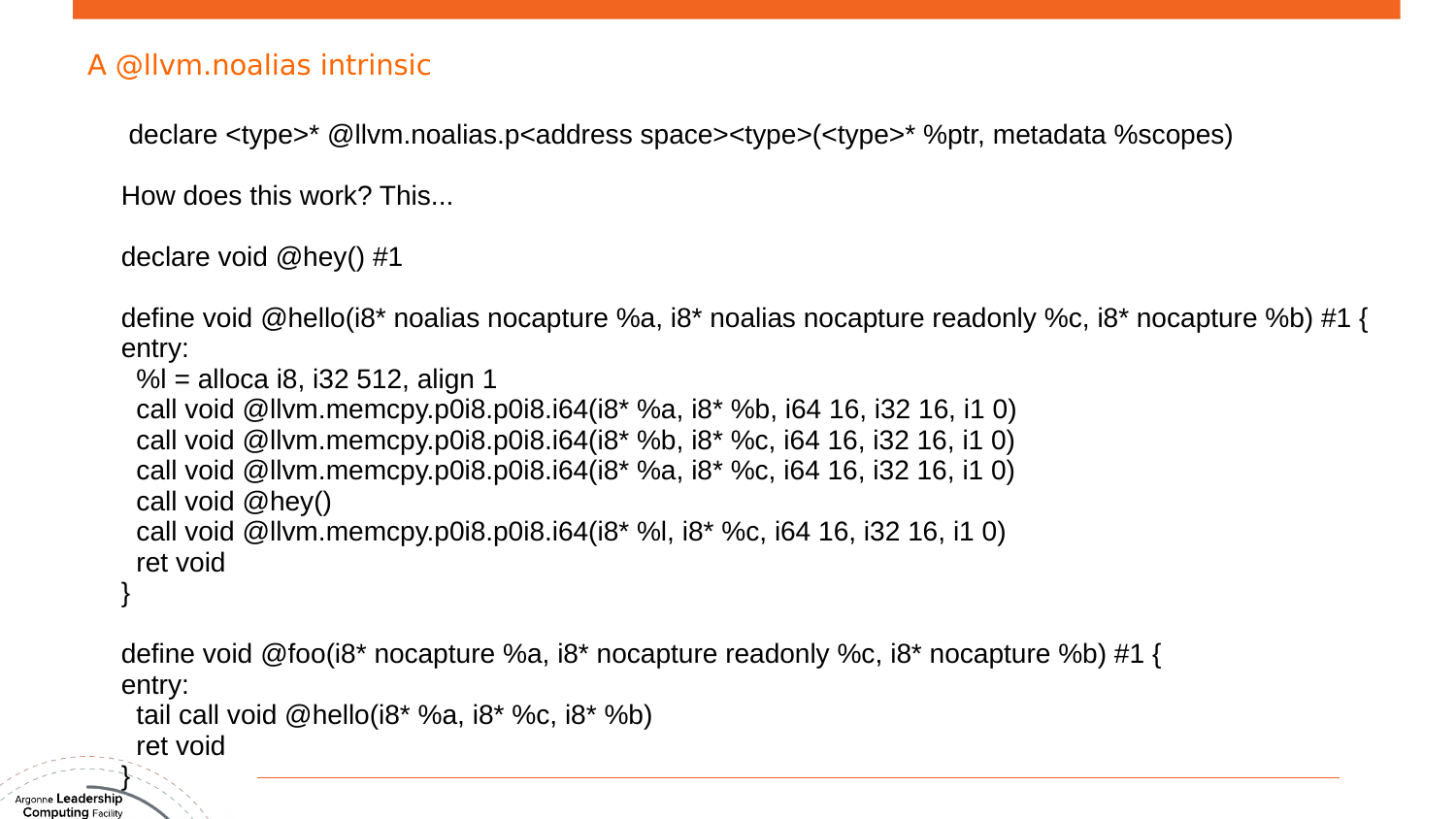declare <type>\* @llvm.noalias.p<address space><type>(<type>\* %ptr, metadata %scopes)

Will become....

define void @foo(i8\* nocapture %a, i8\* nocapture readonly %c, i8\* nocapture %b) #1 { entry:

%l.i = alloca i8, i32 512, align 1

 $%0 =$  call i8\* @llvm.noalias.p0i8(i8\* %a, metadata !0)

 $%1 =$  call i8\* @llvm.noalias.p0i8(i8\* %c, metadata !3)

 call void @llvm.memcpy.p0i8.p0i8.i64(i8\* %0, i8\* %b, i64 16, i32 16, i1 false) #1, !noalias !5 call void @llvm.memcpy.p0i8.p0i8.i64(i8\* %b, i8\* %1, i64 16, i32 16, i1 false) #1, !noalias !5 call void @llvm.memcpy.p0i8.p0i8.i64(i8\* %0, i8\* %1, i64 16, i32 16, i1 false) #1, !noalias !5 call void  $@$ hey() #1, !noalias !5

 call void @llvm.memcpy.p0i8.p0i8.i64(i8\* %l.i, i8\* %1, i64 16, i32 16, i1 false) #1, !noalias !5 ret void

(Patches under review; should hopefully be committed soon...)

 $!0 = 1{!}11$ 

 $!1$  = distinct  $\{1, 1, 2, \}$  "hello: %a"}

$$
!2 =
$$
 distinct  $!\{!2, !"hello"\}$ 

- $!3 = 1{14}$
- !4 = distinct !{!4, !2, !"hello: %c"}
- $!5 = 1{!}1, 14$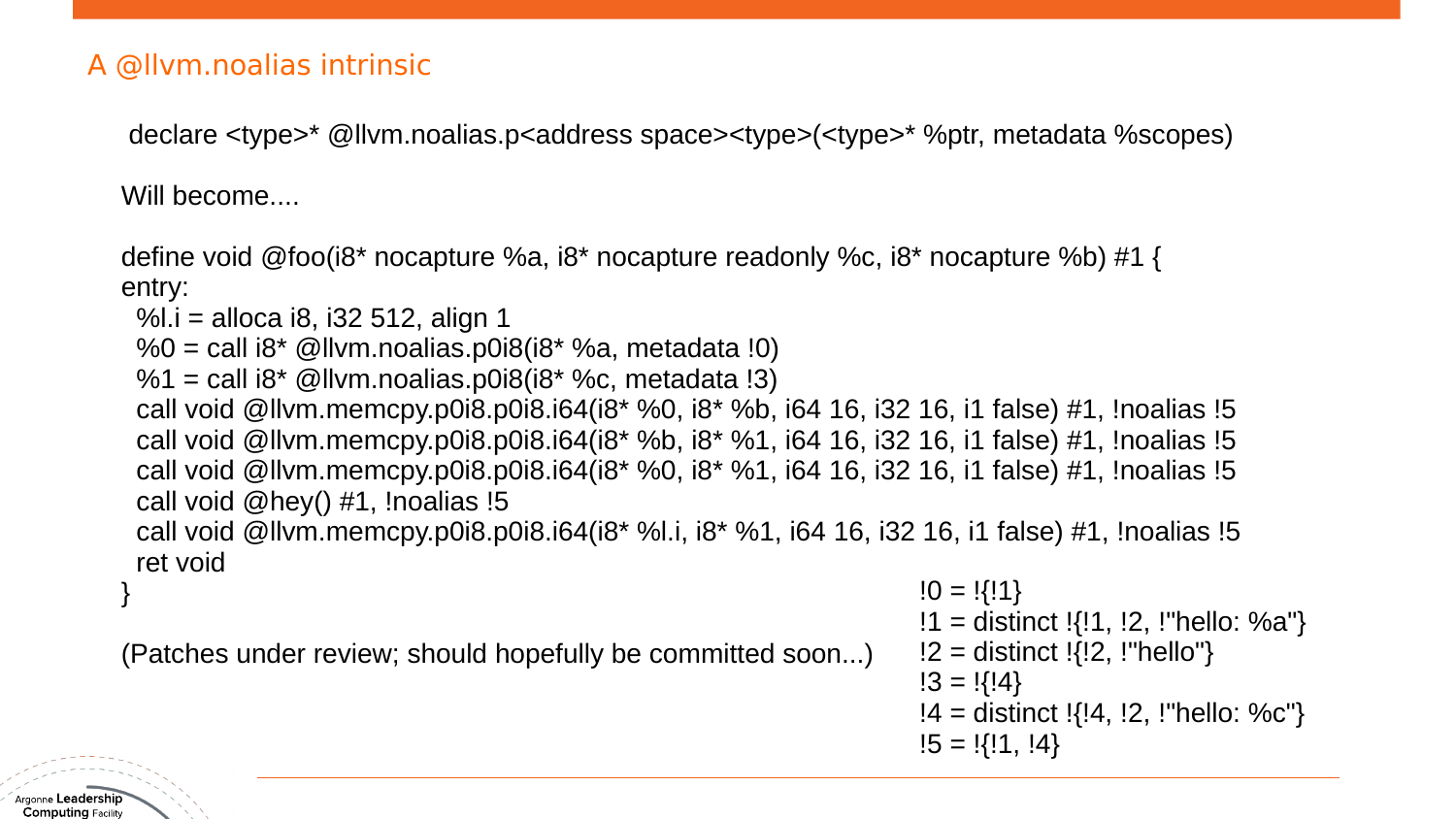Currently, LLVM only supports restrict on function arguments, although we have a way to preserve that information if the function is inlined. But we need more...

Here's some LLVM IR (intermediate representation):

define void @foo(float\* nocapture %a, float\* nocapture readonly %c) #0 { entry:

 $\%0$  = call float\* @llvm.noalias.p0f32(float\* %a, metadata !0) #1  $%1 =$  load float, float\* %c, align 4, !noalias !0 %arrayidx.i = getelementptr inbounds float, float\* %0, i64 5 store float %1, float\* %arrayidx.i, align 4, !noalias !0  $%2 =$  load float, float\* %c, align 4 %arrayidx = getelementptr inbounds float, float\* %a, i64 7 store float %2, float\* %arrayidx, align 4 ret void

(this is how inlining works)

The memory being accessed here is definitely not in that alias set if the pointer is not based on %0. Can't say anything about this one

Things derived from this pointer, %0, are in some alias set in a list specified by !0.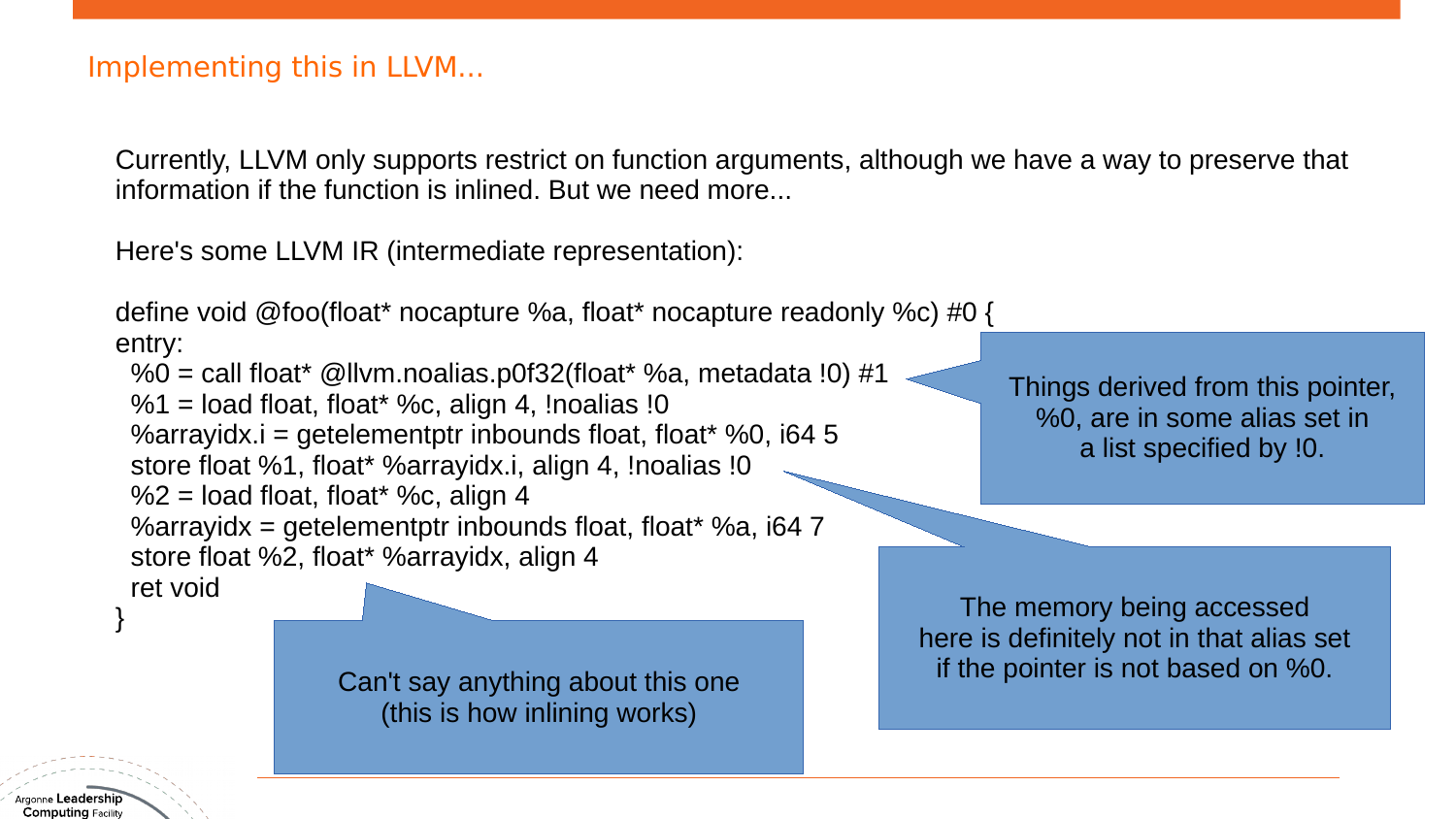

- If PtrA is compatible with noalias6, and PtrB is also compatible, but does not derive from noalias6, then NoAlias.
- If PtrA is compatible with noalias5, and PtrB is also compatible, but does not derive from noalias5, then NoAlias.
- If PtrA is compatible with noalias2 and noalias4, and PtrB is also compatible, but does not derive from either, then NoAlias.
- If PtrA is compatible with noalias2 and noalias3, and PtrB is also compatible, but does not derive from either, then NoAlias.
- If PtrA is compatible with noalias1 and noalias4, and PtrB is also compatible, but does not derive from either, then NoAlias.
- If PtrA is compatible with noalias1 and noalias3, and PtrB is also compatible, but does not derive from either, then NoAlias.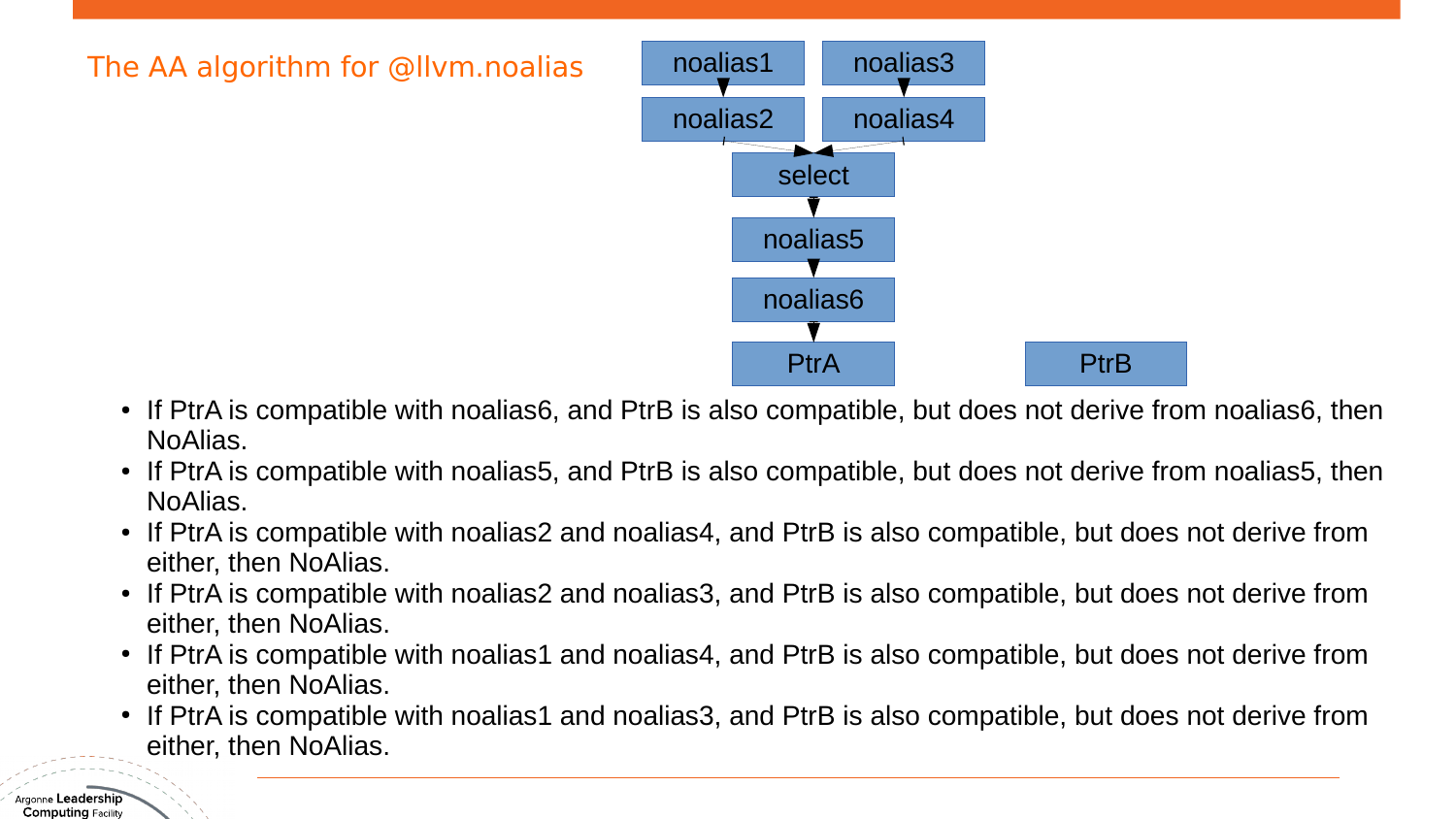#### The AA algorithm for @llvm.noalias

How does the algorithm work in practice...

When the aliasing analysis infrastructure is asked whether an access P and an access Q may alias, it will:

- 1) See if P and Q have !noalias metadata with any overlapping scopes; if not, give up.
- 2) For each P and Q, walk backward looking for the "underlying objects" for each pointer, collecting the list of scopes associated with @llvm.noalias intrinsics it finds along the way
- 3) If either P or Q is derived from a @llvm.noalias intrinsic with a scope listed in its !noalias metadata, and the other pointer is not, then they can't alias
- 4) When determining whether this derivation is possible, if the true "underlying object(s)" of the other pointer cannot be determined (meaning the pointer comes from a load, a function return value, etc.), and result of the @llvm.noalias call is captured before the base pointer value is generated, then we need to conservatively assume that they might alias.

The patches that implement all of this in LLVM are currently under code review...

Argonne **Leadership**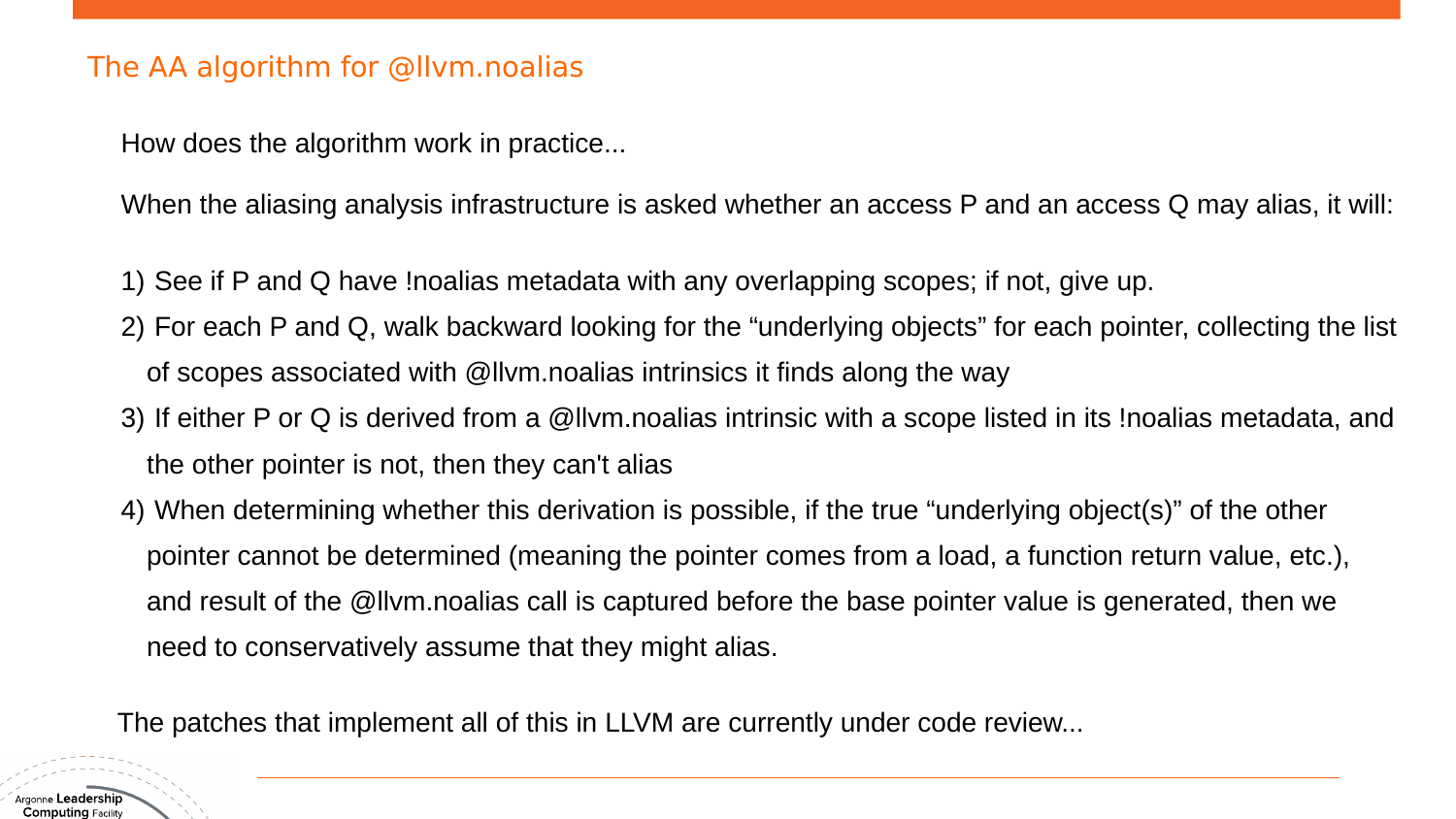## What does this buy us?

| $$cat$ /tmp/foo.c<br>void bar(float $*)$ ;<br>void foo(int m, int n, float $*a$ , float $*b$ ) {<br>for (int i = 0; i < m; ++i) {<br>float * restrict ra = a;<br>float * restrict $rb = b$ ;                                                                                                                                                                              |                                                         |                                                                                                                                                                                                              |                                                        |
|---------------------------------------------------------------------------------------------------------------------------------------------------------------------------------------------------------------------------------------------------------------------------------------------------------------------------------------------------------------------------|---------------------------------------------------------|--------------------------------------------------------------------------------------------------------------------------------------------------------------------------------------------------------------|--------------------------------------------------------|
| for (int $j = 0$ ; $j < n$ ; ++j) {<br>$ra[i] = rb[i] + 1.0;$                                                                                                                                                                                                                                                                                                             |                                                         | trunk vs. trunk with $@$ llvm. noalias support.<br>We remove this memcheck!                                                                                                                                  |                                                        |
| $bar(ra)$ ;                                                                                                                                                                                                                                                                                                                                                               |                                                         | (we also don't hoist the memcheck, but that's<br>another story)                                                                                                                                              |                                                        |
| vector. body.preheader:                                                                                                                                                                                                                                                                                                                                                   | ; $preds = %min.iters.ch$<br>vector.memcheck:           | %bound0 = icmp ugt float* %scevgep32, %a<br>%bound1 = icmp ugt float* %scevgep, %b<br>%memcheck.conflict = and il %bound0, %bound1<br>br il %memcheck.conflict, label %for.body4.us.preheader, label %vector | ; $preds = %min.iters.$                                |
| br label %vector.body                                                                                                                                                                                                                                                                                                                                                     | vector.body.preheader:<br>br label %vector.body         |                                                                                                                                                                                                              | ; preds = %vector.memo                                 |
| vector.body:<br>$\frac{1}{2}$ = phi i64 [ $\frac{1}{2}$ = $\frac{1}{2}$ = $\frac{1}{2}$ = $\frac{1}{2}$ = $\frac{1}{2}$ = $\frac{1}{2}$ = $\frac{1}{2}$ = $\frac{1}{2}$ = $\frac{1}{2}$ = $\frac{1}{2}$ = $\frac{1}{2}$ = $\frac{1}{2}$ = $\frac{1}{2}$ = $\frac{1}{2}$ = $\frac{1}{2}$ = $\frac{1}{2}$ = $\frac{1}{2$<br>Argonne Leadership<br><b>Computing Facility</b> | ; $\text{preds} = \text{%vector-body.}$<br>vector.body: | %index = phi i64 [ %index.next, %vector.body ], [                                                                                                                                                            | ; preds = %vector.body<br>$\theta$ , %vector.body.preh |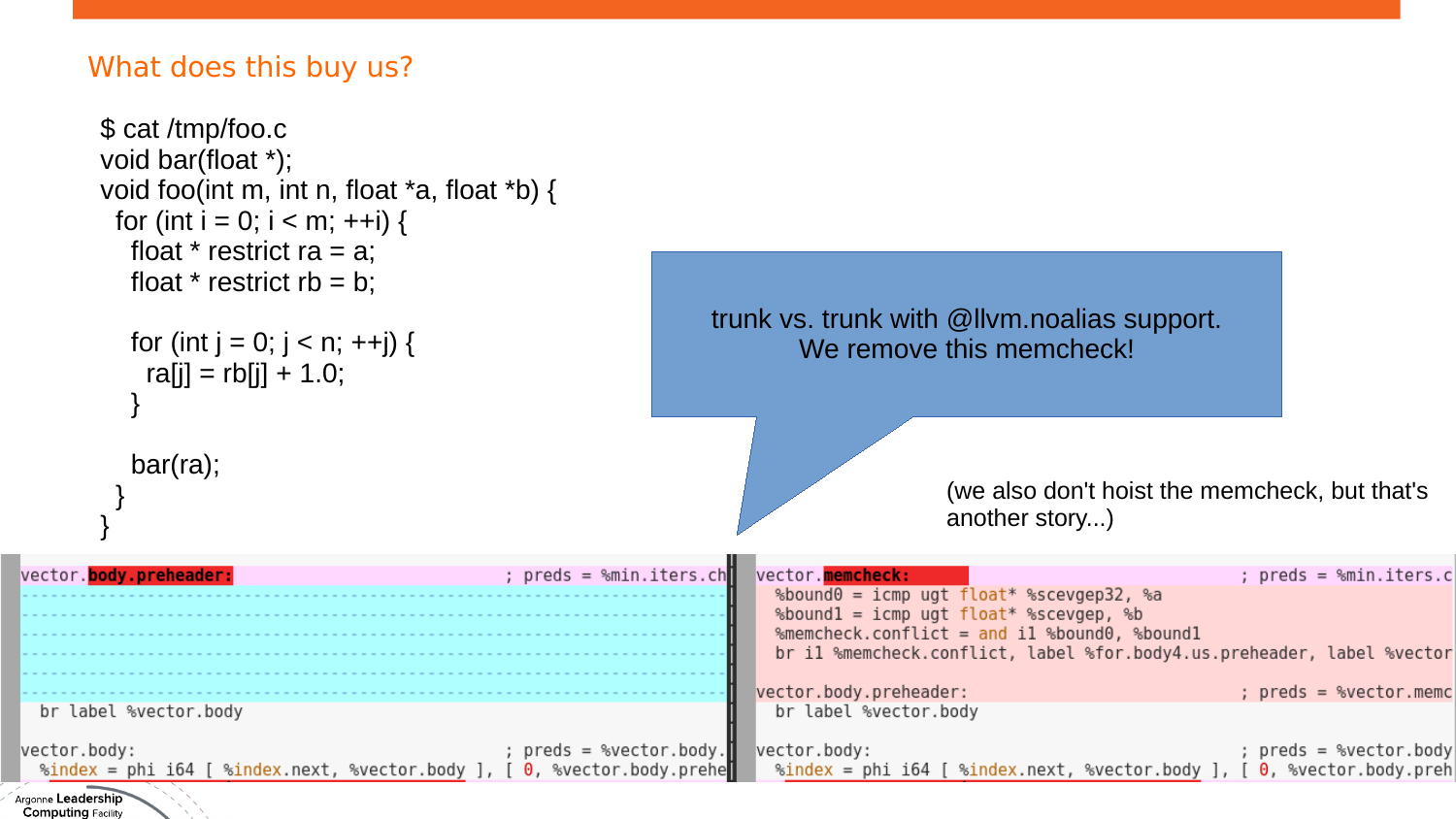#### What does this buy us?

```
$ cat /tmp/foo.c 
void bar(float *);
void foo(int m, int n, float *a, float *b) {
 for (int i = 0; i < m; ++i) {
  float * restrict ra = a;
  float * restrict rb = b;
  for (int j = 0; j < n; ++j) {
    ra[j] = rb[j] + 1.0; }
    bar(ra);
 }
}
```
trunk vs. with noalias



n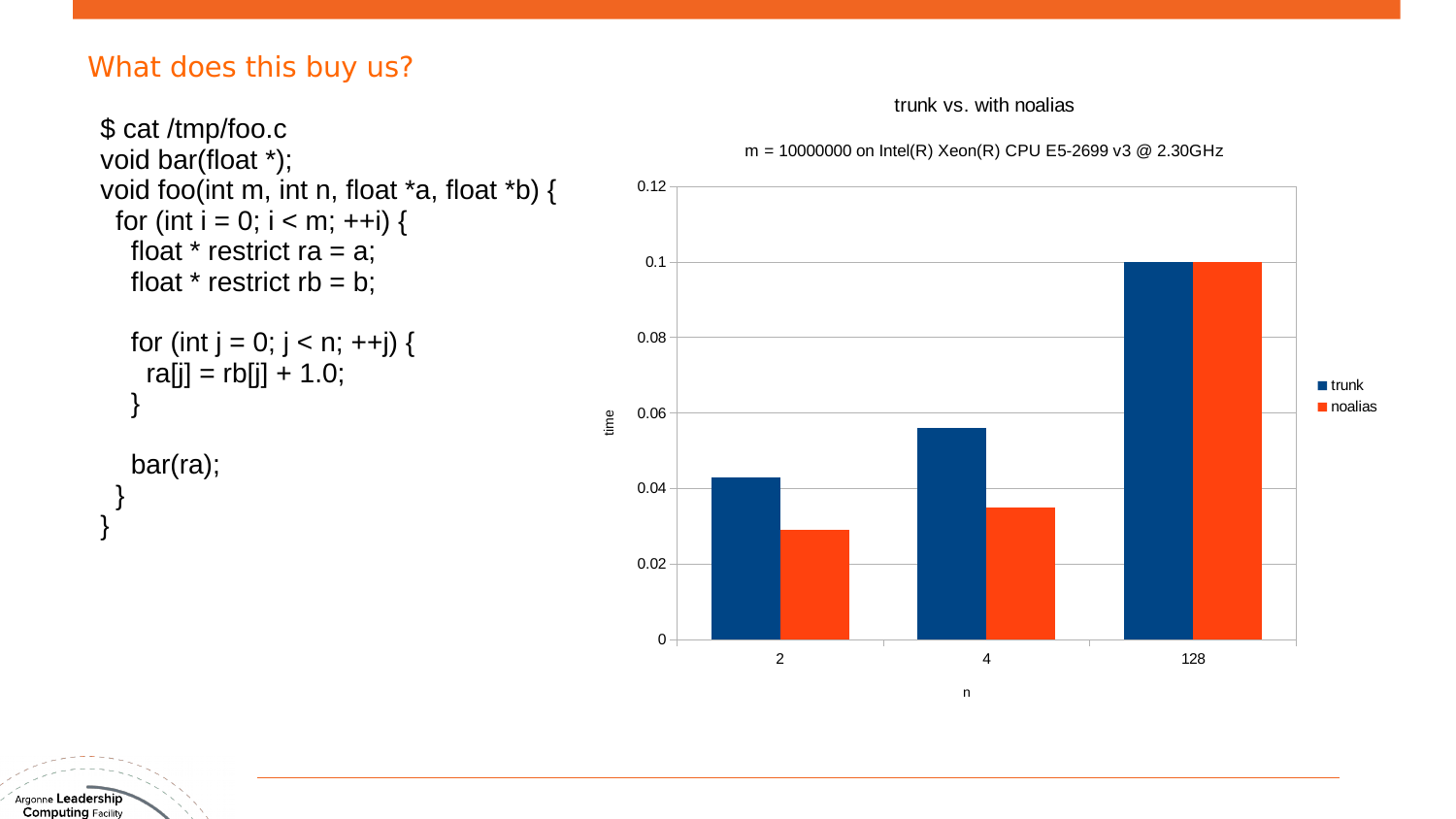### So does this fix the "bug"...

Can we differentiate between the two situations:

```
void foo(float * restrict a, float * restrict b) {
 for (int i = 0; i < 1600; ++i)
  a[i] = b[i] + 1;}
```
and:

```
void inner(float * restrict a, float * restrict b) {
 *a = *b + 1;
}
void foo(float * a, float * b) {
 for (int i = 0; i < 1600; ++i)
  inner(a+i, b+i);}
```
Yes, but…

We'll still need to generalize AA queries to support, in addition to:

- Fixed size
- Unknown size (i.e. the whole array) To also have:
- Unknown size across all iterations of a loop L.

We can use the location of the noalias intrinsic, because it a place in the dominance tree, to answer this. If the relevant noalias is outside the loop, then the answer might be yes, otherwise, it is irrelevant.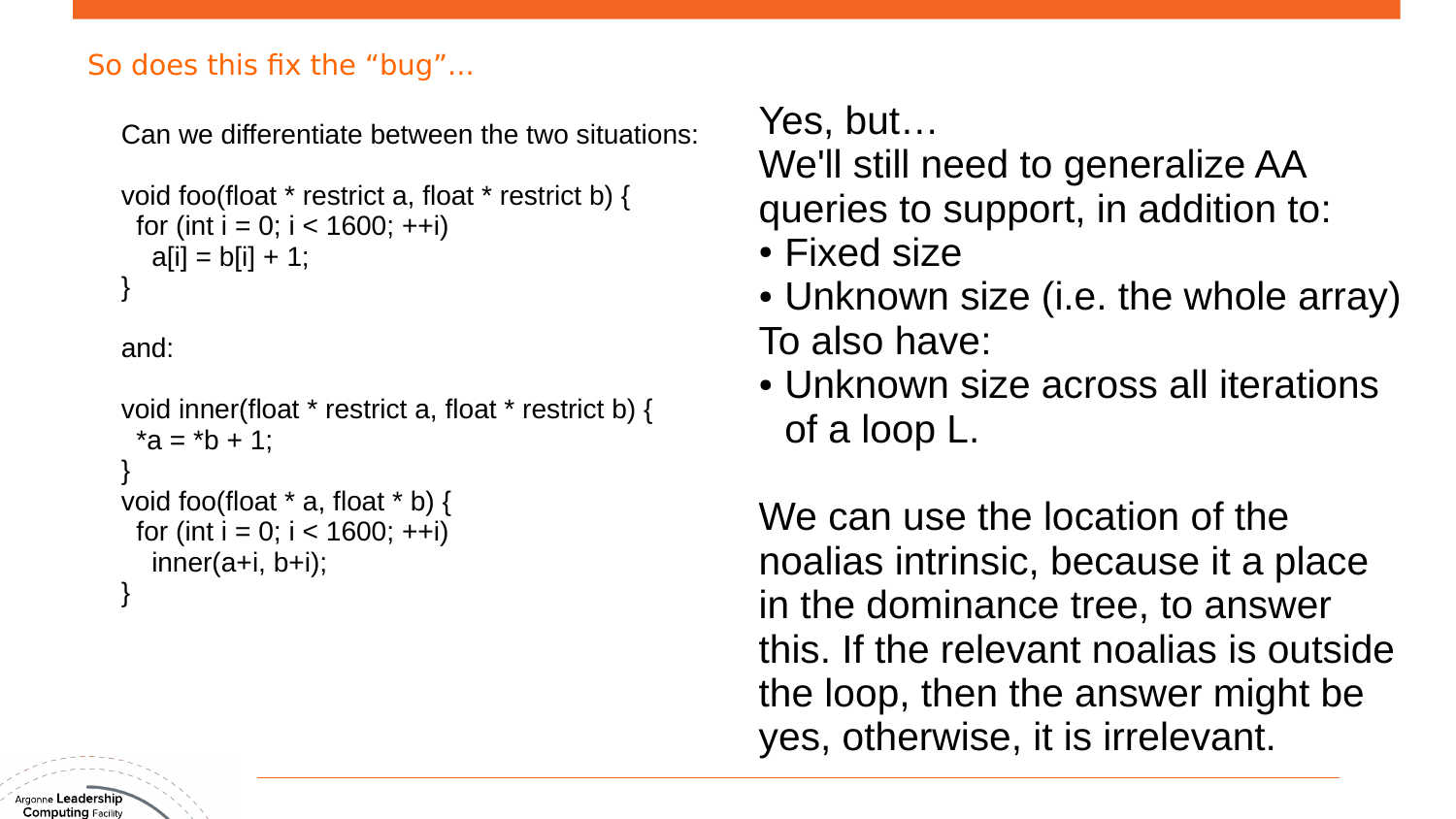#### **Conclusions**

- We can extend LLVM to support important usages of restrict-qualified pointers common in HPC
- This can provide important performance improvements
- We can use this to resolve a (unfortunately long standing) conceptual problem with the current noalias metadata and vectorization
- Special thanks to everyone from the LLVM community who has helped with this!
- For sponsoring this work, thanks to: ALCF, ANL, and DOE

➔ ALCF is supported by DOE/SC under contract DE-AC02-06CH11357

ALCF has open LLVM-related postdoc positions: 401877: http://bit.ly/2i7mVLl - 401878: http://bit.ly/2hShmQz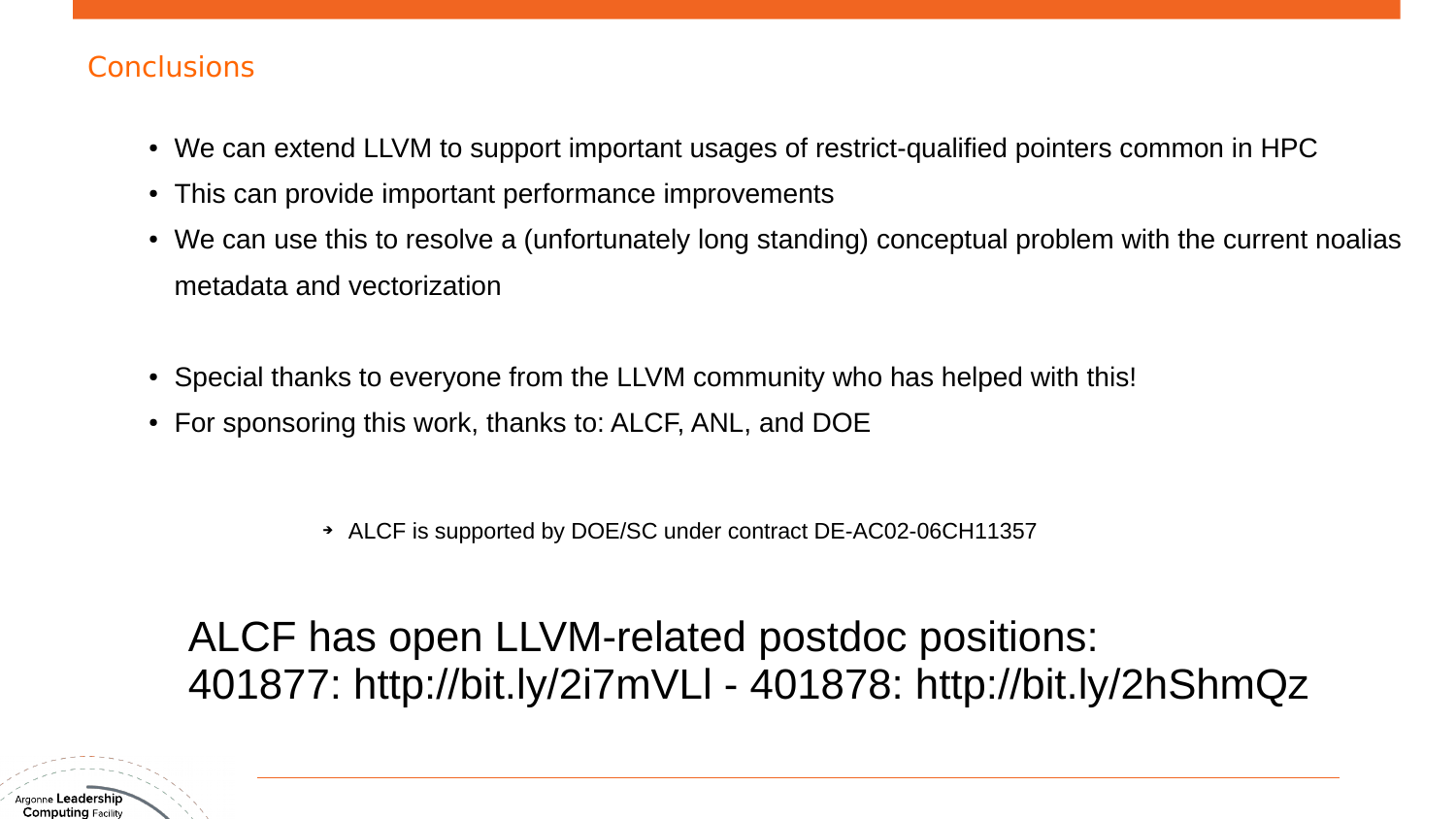### Some thoughts about what to do for C++

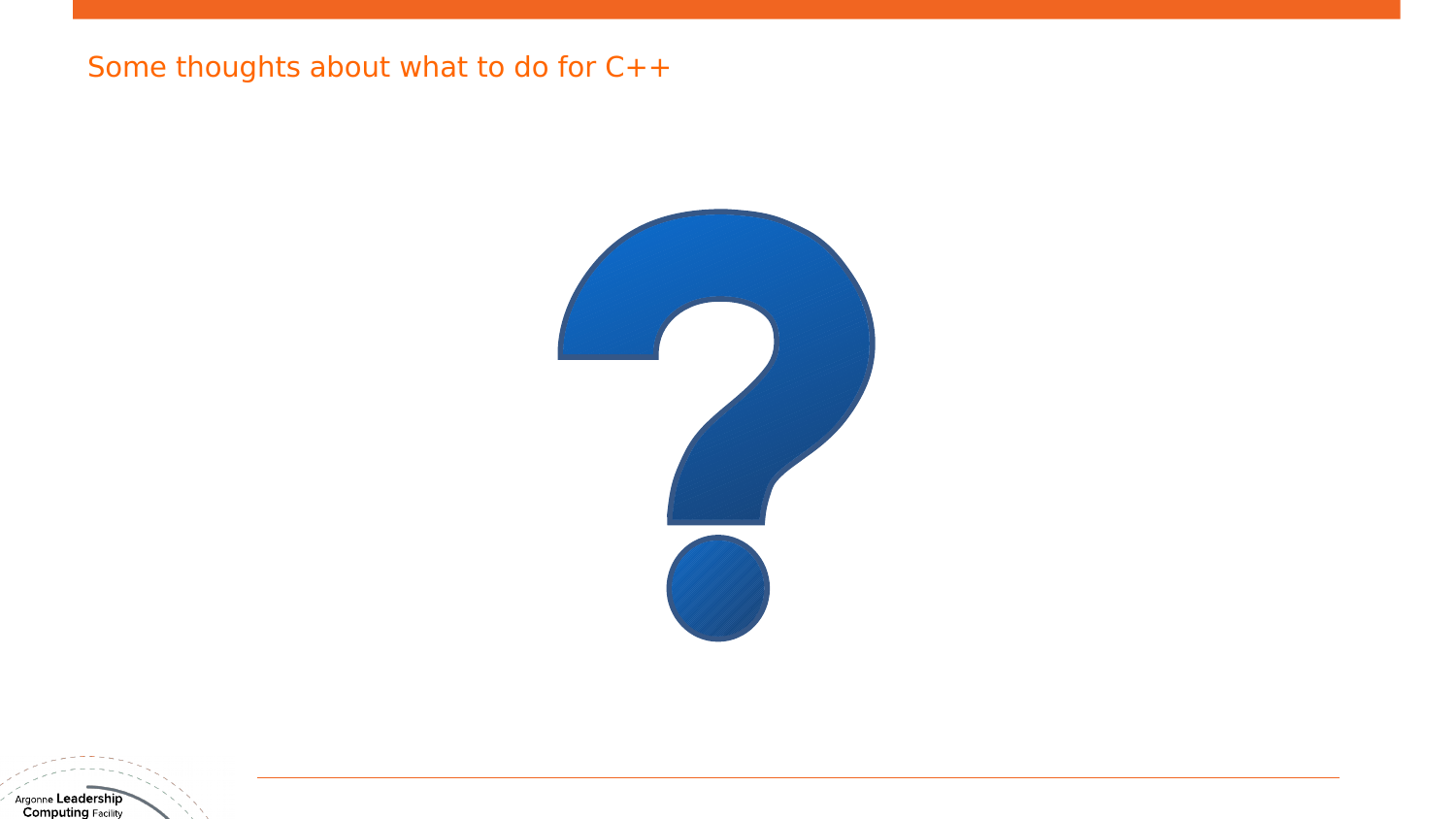

What we really want is to abstract the data structure; here's the simplest case which probably still won't give us what we want...



Argonne **Leadershii**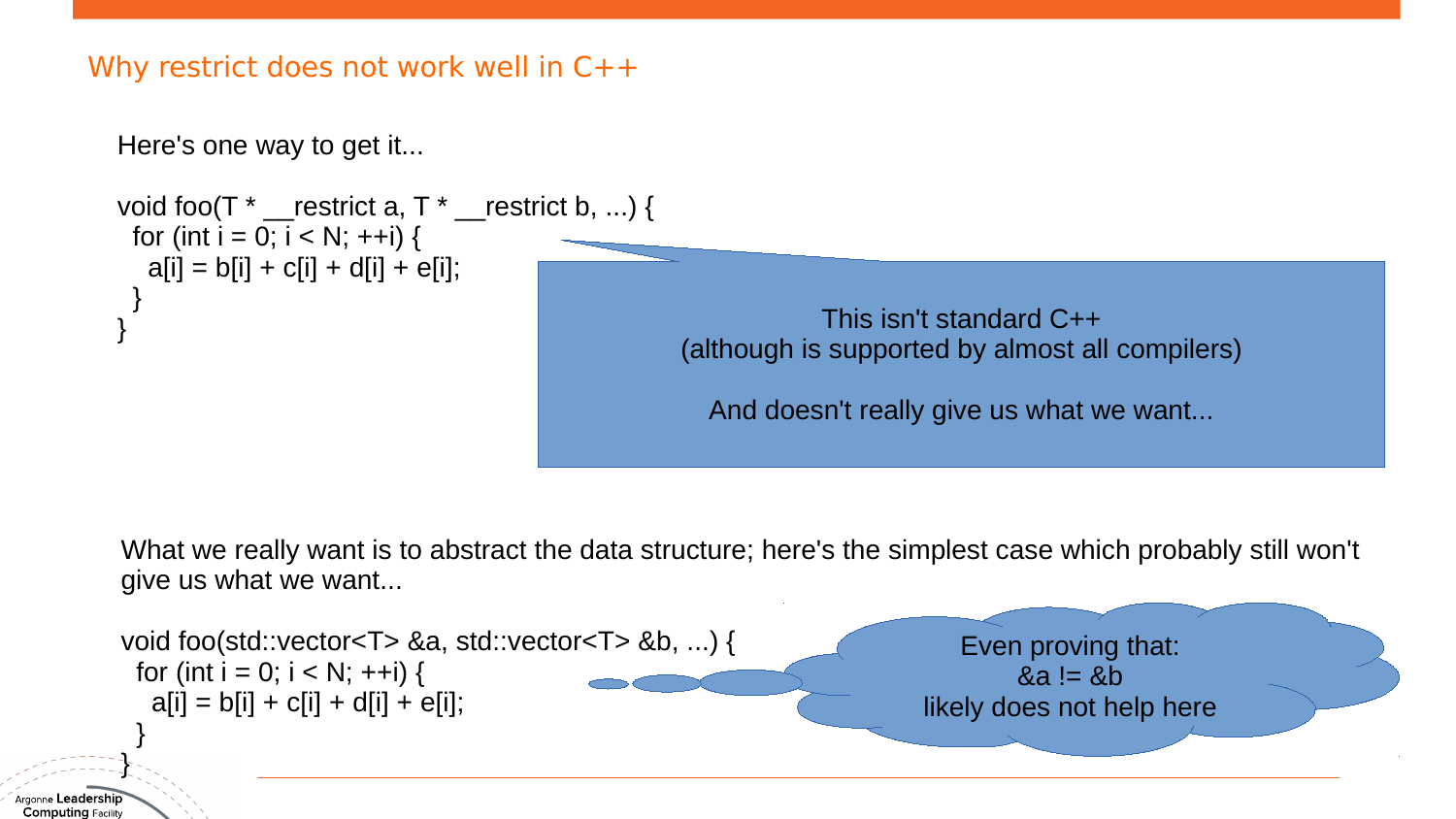● Overloading?



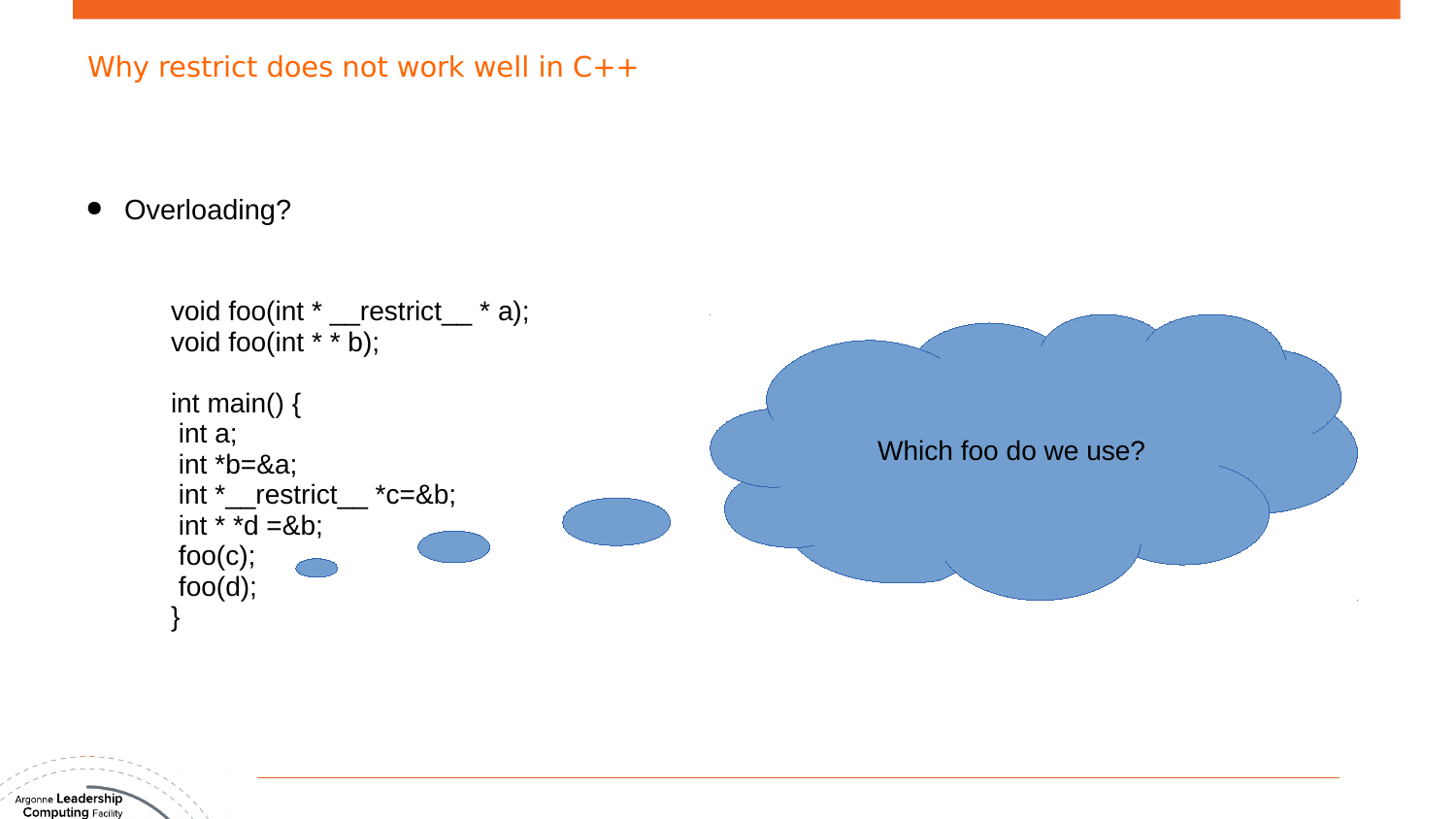**Mangling ?** 

a.cpp:  $int * \underline{\hspace{1cm}}$  restrict  $\underline{\hspace{1cm}}$  p;  $int * \underline{\hspace{1cm}}$  restrict $\underline{\hspace{1cm}} * q$ ; void foo(float \* \_restrict\_ a, float \* \_restrict\_ b) { ... } b.cpp: extern int \*p; extern int \*\* q; void foo(float \*a, float \*b); Do these things in b.cpp refer to the symbols defined in a.cpp?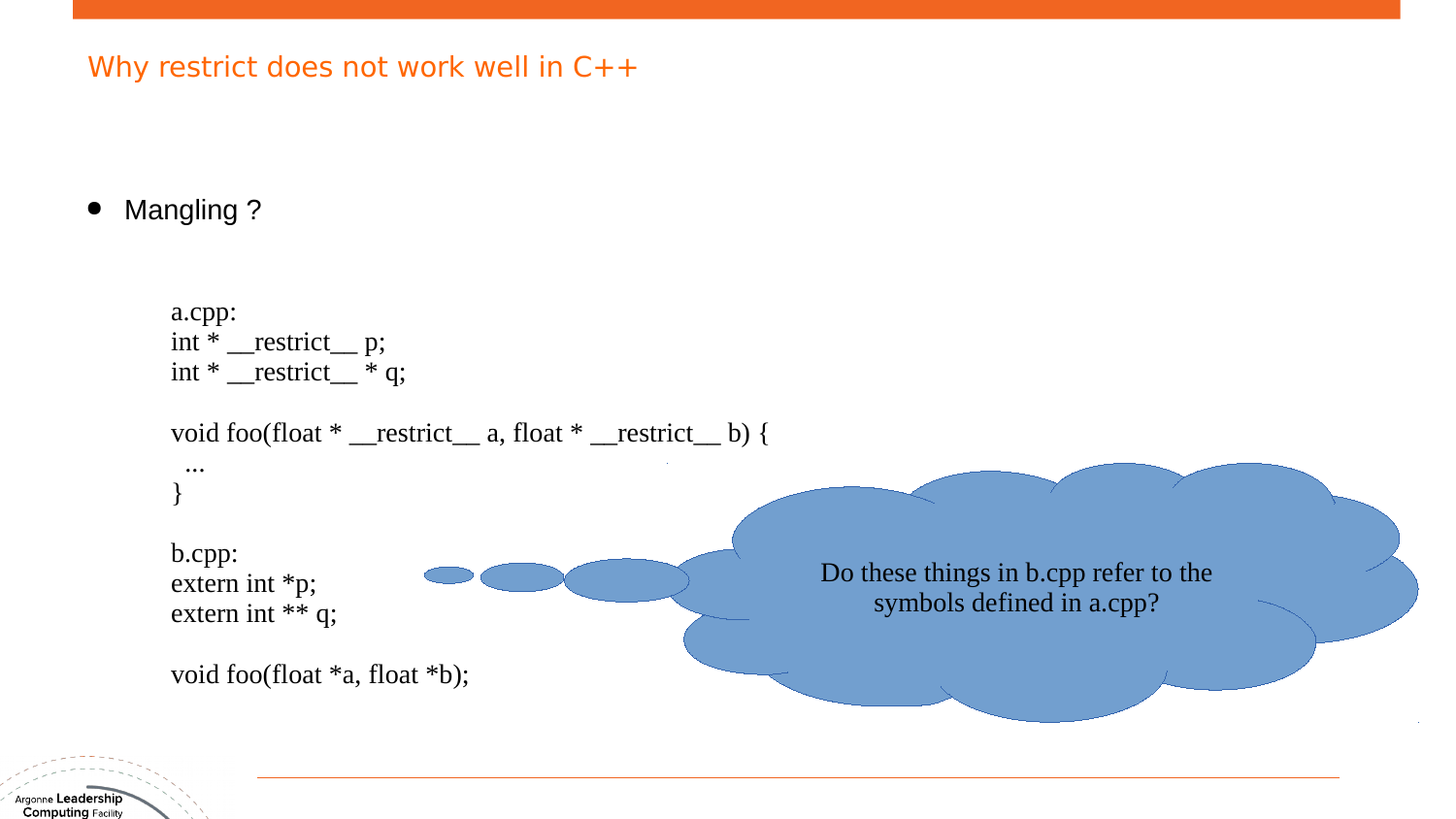Initialization and escape...

```
typedef double * __restrict __ d_p;
```

```
class Functor
{
public:
Functor(d p x, d p y, d p z, d p u)
 : m_x(x), m_y(y), m_z(z), m_u(u) {}
```

```
void operator(double *q, int k)
{
m_x[k] = m_u[k] + m_r*(m_z[k] + m_r*m_y[k]) + ...;}
```
After initialization, the pointers m\_y, etc. may have escaped, so q could be based on any of them. (although this really depends on what rules you make up for access through 'this')

```
private:
```
...

d  $p$  m  $x$ ; const d\_p m\_y; const  $d$   $p$  m $\overline{z}$ ; const d\_p m\_u;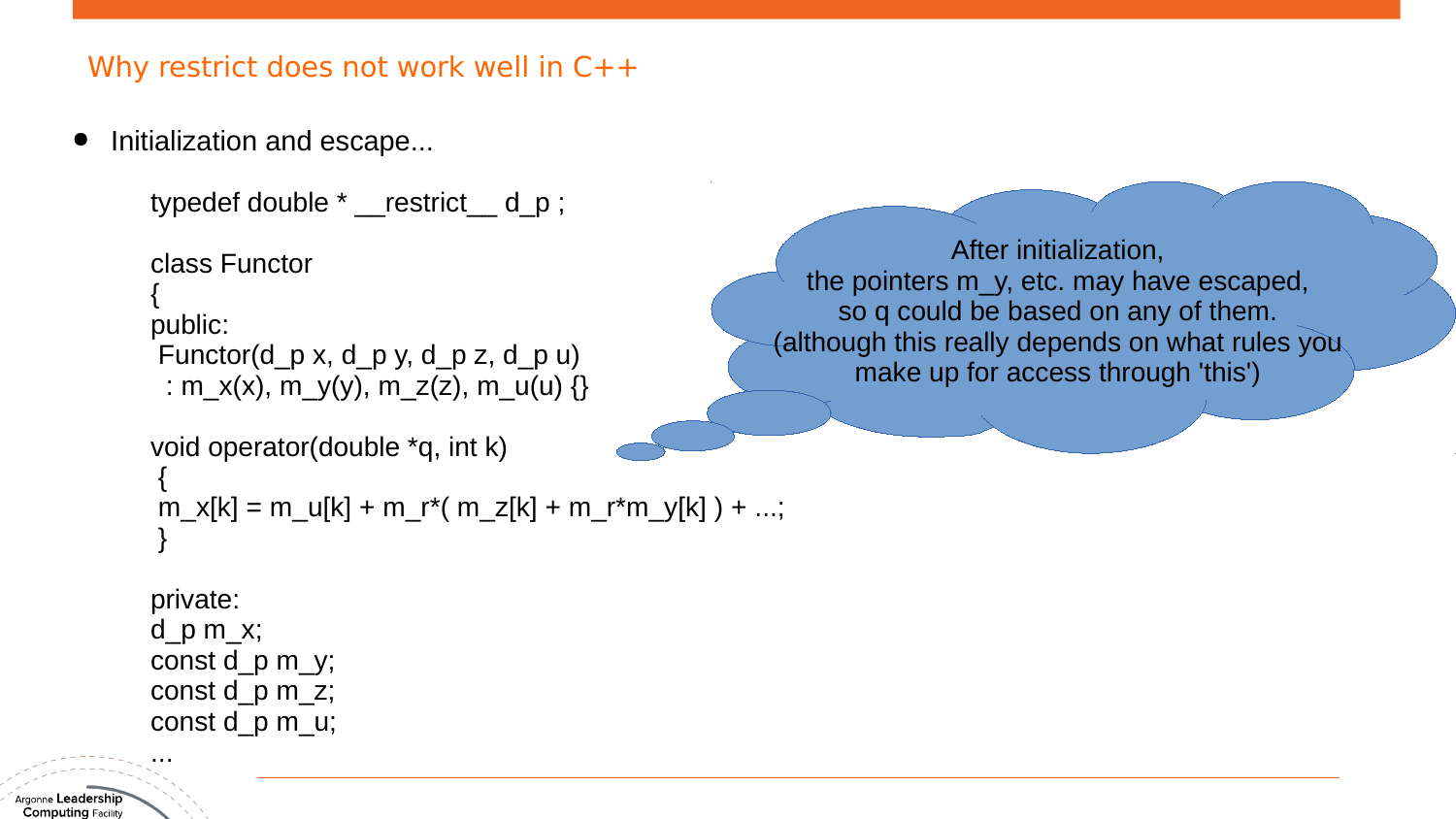Aliasing and object identity...

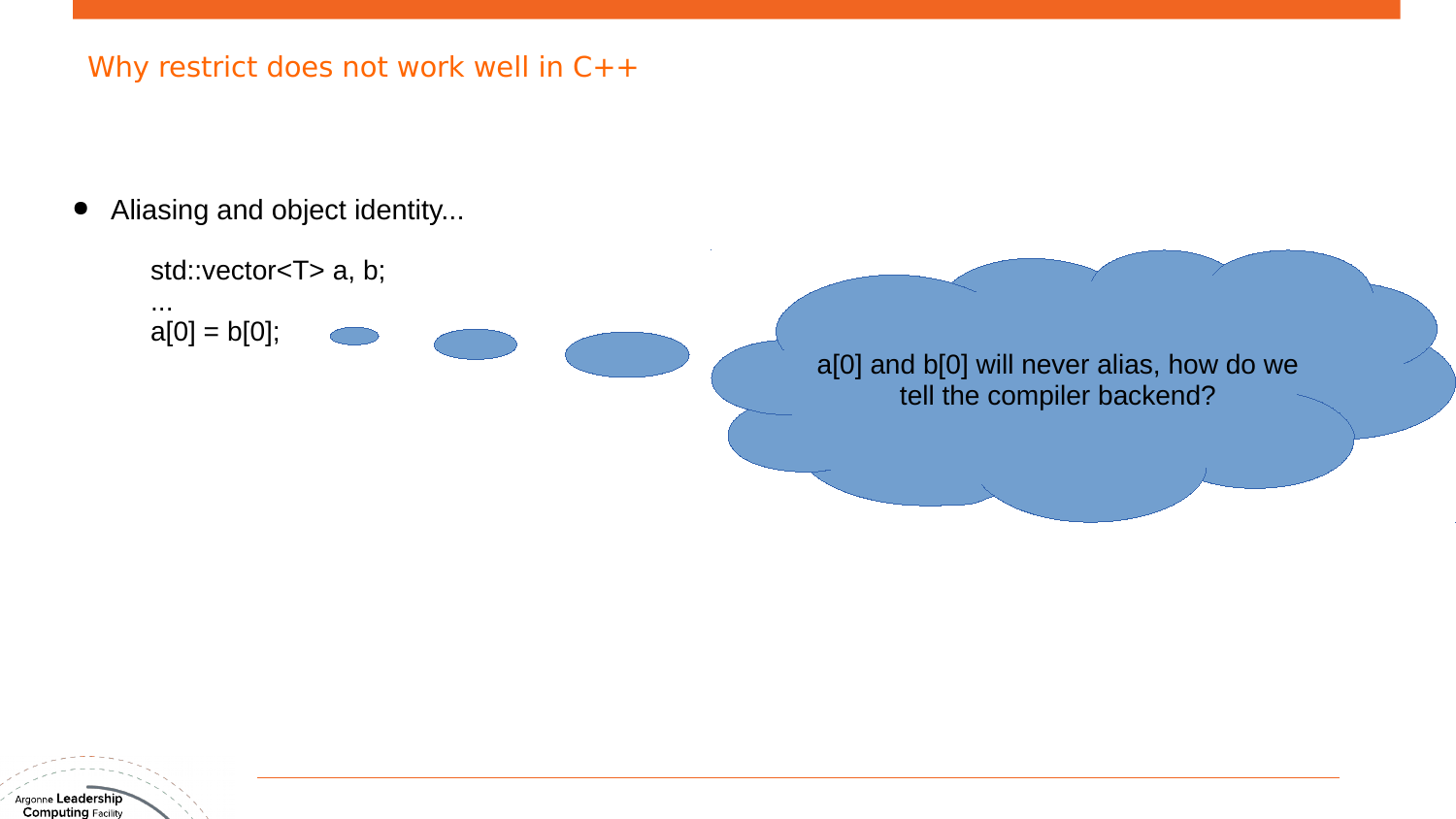# Proposal (N4150)

Hal Finkel, Hubert Tong, Chandler Carruth, Clark Nelson, Daveed Vandevoorde,

#### Add a new alias-set attribute...

Michael Wong

as-attribute-argument-clause: ( as-set-list )

as-set-list: as-set-list ; as-set-specifier as-set-specifier as-set-specifier: as-set-name as-predicate\_opt \*

...

Argonne **Leadership Computing Facility** 

as-predicate: [ assignment-expression ]

as-set-name: qualified-id\_opt The attribute can be ignored!

Not part of the type system!

Promotes separation of concerns (and, generally, good design principles)

Explicitly names the pointer sets (and provides proper scoping)

Naturally handles nested pointer types.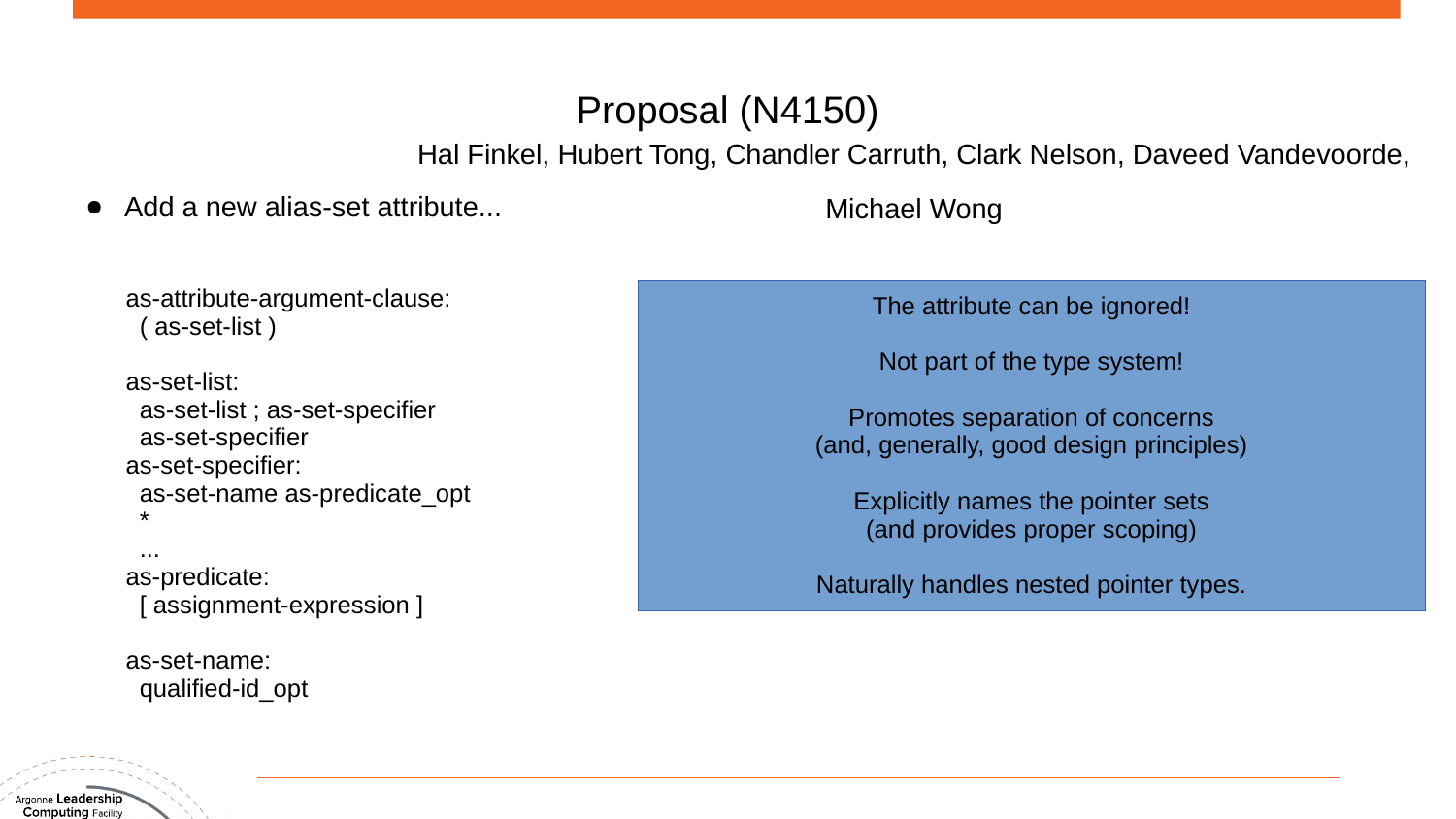## Some examples...

User-defined malloc-like function...

struct tagA {}; struct tagB {};

[[ alias\_set() ]] void \*my\_malloc(size\_t); // The return value is the address of an object that is disjoint from all others (just like malloc).

 $[[$  alias\_set(tagX)  $]]$  T \*x;  $x = my\_malloc(n);$  $v = *x$ ; // x is restricted to the universe of tagX (and the compiler may infer that it is disjoint from any other pointer in tagX as well).

[[ alias\_set(tagA), alias\_set(tagB) ]] int \*x; // objects accessed using x are restricted to the union of the 'tagA' universe and 'tagB' universe.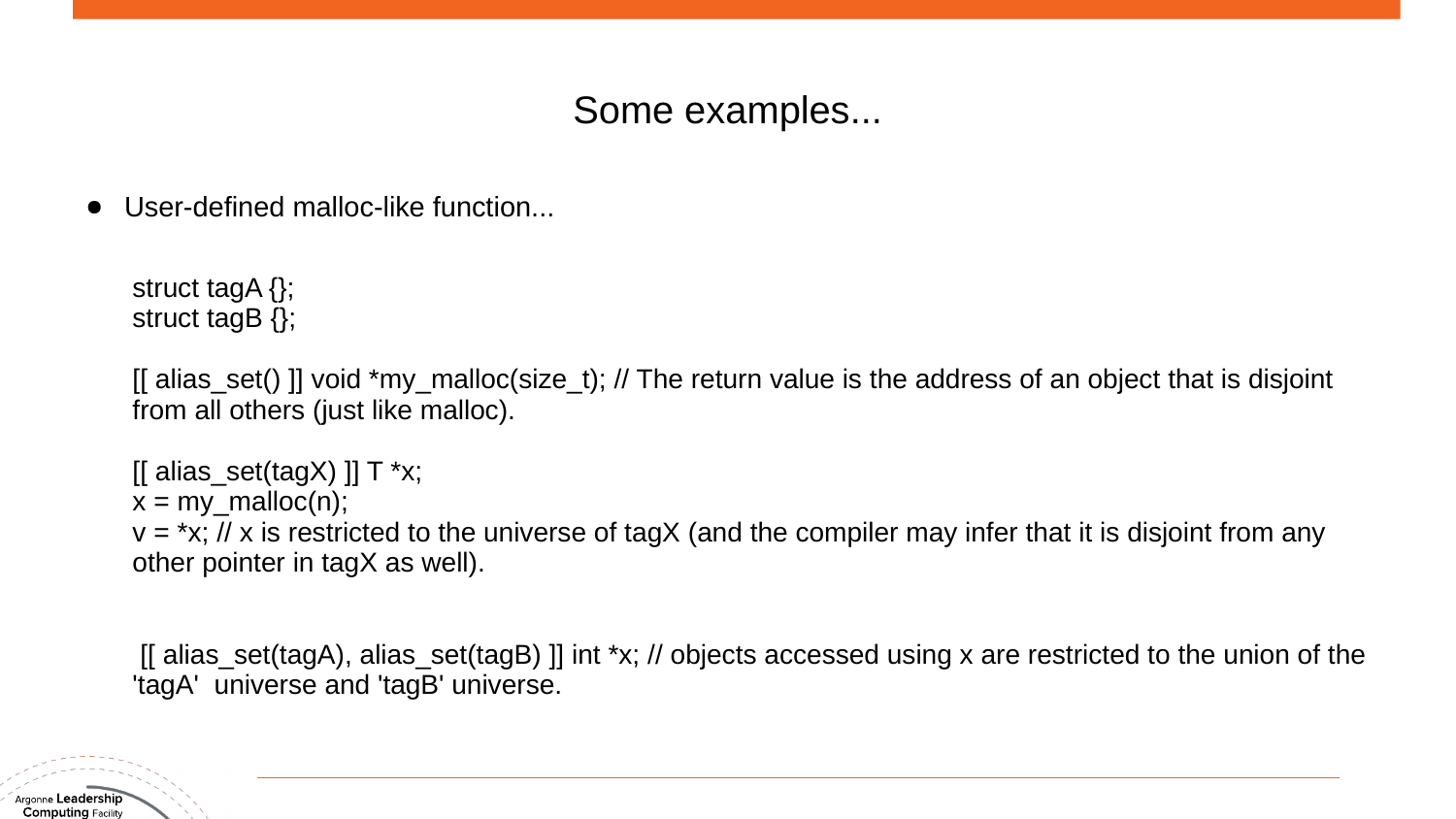## Some examples… (N4150)

● And it can be kind of like restrict (but better)...

struct tag {};

void foo([[ alias\_set(a) ]] double \*a, [[ alias\_set(a) ]] double \*b, [[ alias\_set(tag) ]] double \*c);

// The pointer values of a and b, and any derived from a or b might refer to the same object. The pointer value of c can only refer to objects in the 'tag' universe (assuming a dereference). However, if foo is inlined into its caller, the alias set guarantees conferred by the alias set a still only apply to aliasing comparisons between dereferences that came from the inlined function, not between those and dereferences in the caller.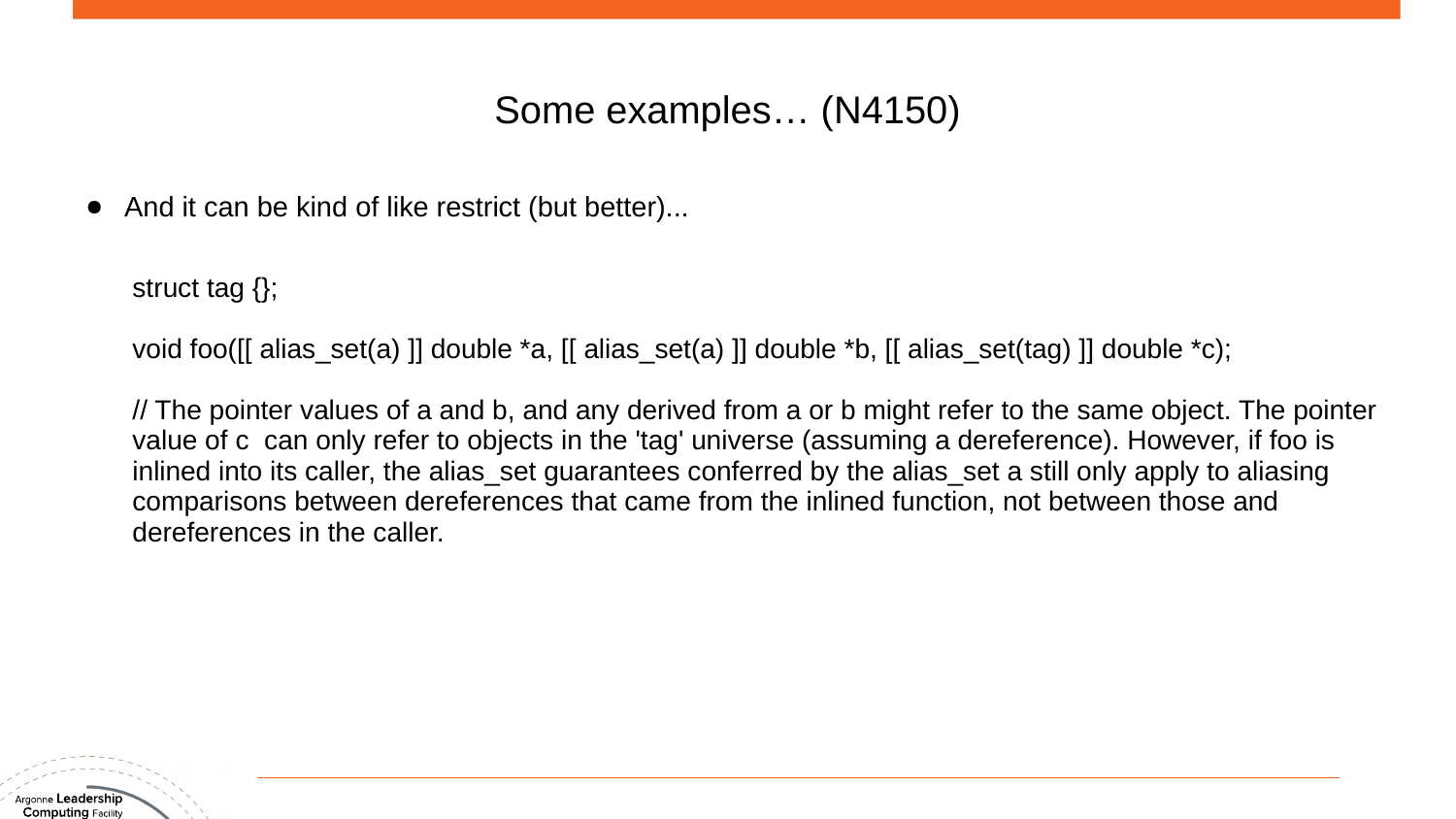## Some examples… (N4150)

Containers (keeping alias-sets out of the interface!)

class container { protected: struct as {};  $\left[\right]$  alias set(as[this]) ]] int \*start, \*end; // These pointers, or those based on them, might refer to the same objects. No other pointers dereferenced by functions that could access container::as will do so. };

[[ alias\_set(tagY) ]]  $T^*$  bar([[ alias\_set(tagX) ]]  $T^*$  x) {

return x; // this will cause undefined behavior if the return value is ever dereferenced in a context where it is restricted to the tagY universe.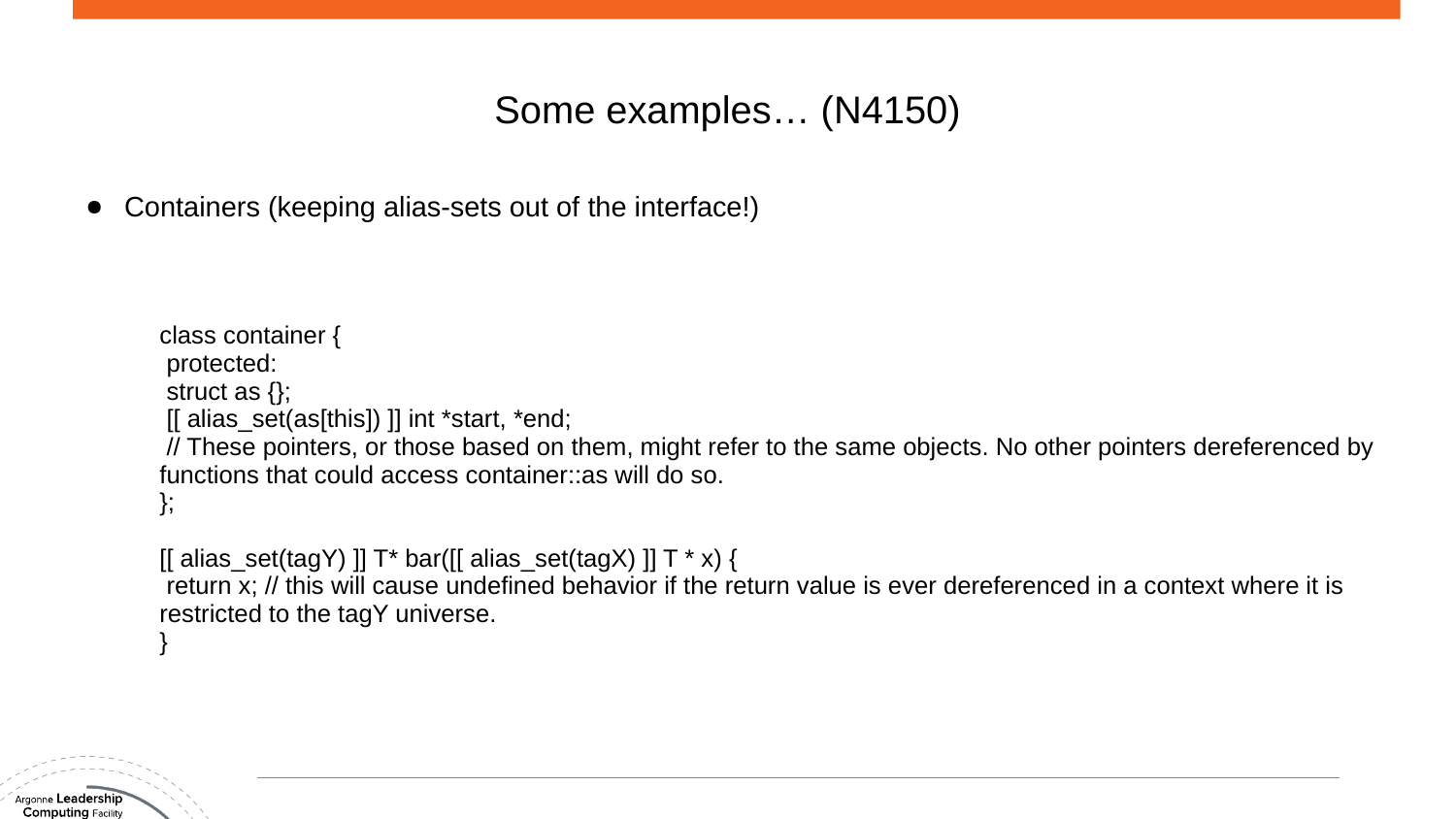## Some examples… (N4150)

Containers (cont.)...

// assume that std::vector's internal pointers have an alias\_set as in the preceding container example using some tag that is private to std::vector. void foo([[ alias\_set(tagX) ]] T \*x, std::vector<T> &V);

 $\left[ \begin{array}{c} \text{[a]}}\text{[a]}}\text{[b]}}\text{[b]}\text{[b]}\text{[c]}}\text{[c]}\text{[c]}\text{[c]}\text{[c]}\text{[c]}\text{[c]}\text{[c]}\text{[c]}\text{[c]}\text{[d]}\text{[c]}\text{[c]}\text{[d]}\text{[c]}\text{[c]}\text{[d]}\text{[e]}\text{[e]}\text{[f]}\text{[f]}\text{[f]}\text{[f]}\text{[g]}\text{[g]}\text{[g]}\text{[g]}\text{[g]}\text{[g]}\text$ 

foo(x, V); // this is valid; the alias set guarantees from std::vector's only apply to aliasing comparisons where the vector's alias set tag is in scope and accessible. So if two of std::vector's operator [int] were inlined, then the two dereferences contained therein could be dealiased, but nothing could be said about the dereference within the std::vector member function and the \*x from within foo.